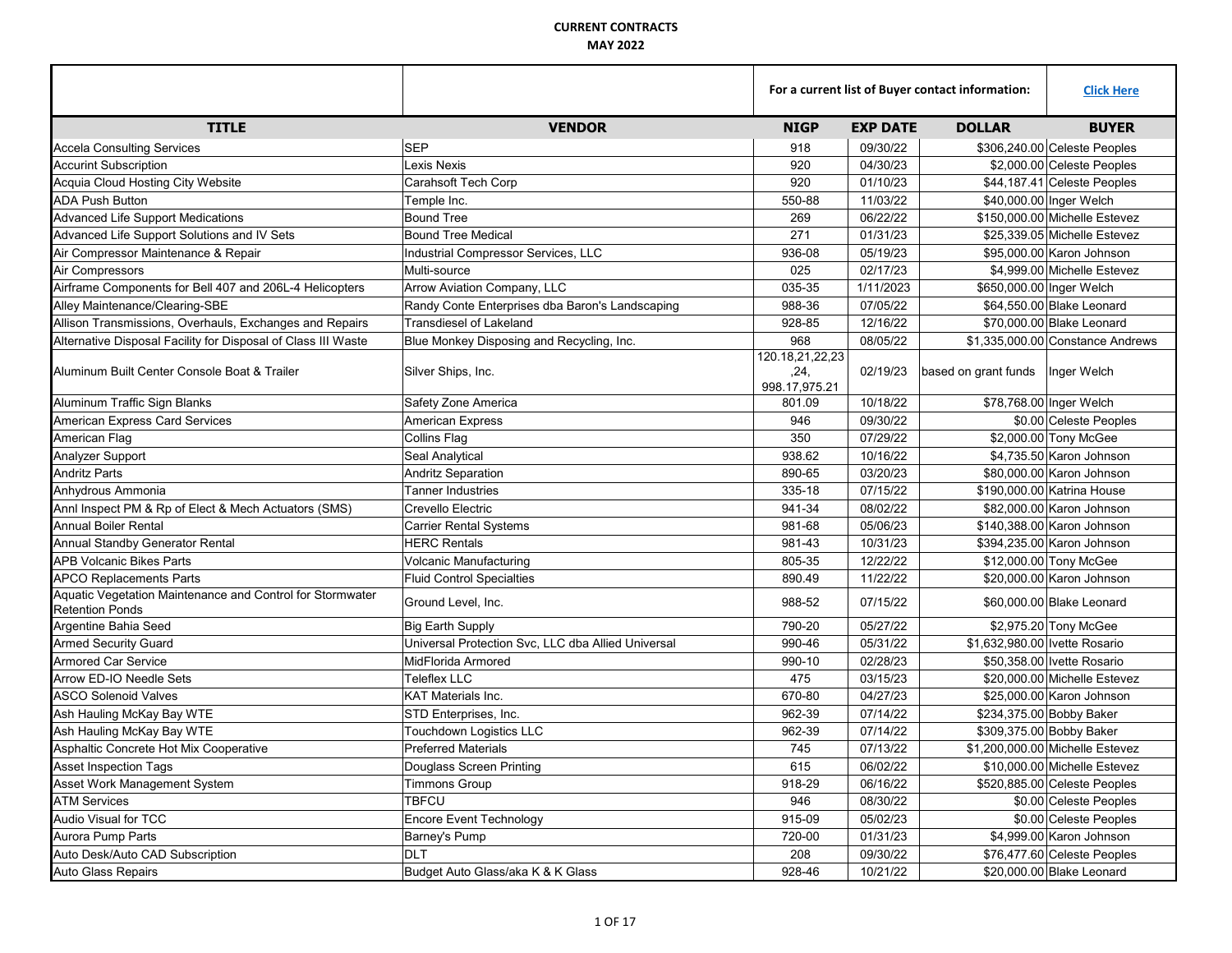|                                                                           |                                                    | For a current list of Buyer contact information: |                 |                            | <b>Click Here</b>             |
|---------------------------------------------------------------------------|----------------------------------------------------|--------------------------------------------------|-----------------|----------------------------|-------------------------------|
| <b>TITLE</b>                                                              | <b>VENDOR</b>                                      | <b>NIGP</b>                                      | <b>EXP DATE</b> | <b>DOLLAR</b>              | <b>BUYER</b>                  |
| Auto Paint and Body Service                                               | Bill Currie Ford                                   | 928-19                                           | 05/07/22        |                            | \$95,000.00 Blake Leonard     |
| Automated Parking Mgmt System                                             | T2 Systems, Inc                                    | 918                                              | 10/23/22        |                            | \$295,036.01 Celeste Peoples  |
| <b>Automotive Accessoires</b>                                             | <b>Fleet Products</b>                              | 060.12,18,33,42<br>,87,37,65                     | 08/11/22        |                            | \$316.23 Inger Welch          |
| <b>Automotive Battery</b>                                                 | Royal Battery Dist.                                | 060.12                                           | 08/11/22        |                            | \$2,848.20 Inger Welch        |
| Automotive Shop Equipment and Supplies                                    | <b>Fleet Products</b>                              | 075.46,<br>60,66,060.03,<br>075.14               | 06/10/22        |                            | \$2,983.93 Inger Welch        |
| <b>Backflow Assembly Management Software</b>                              | SwiftComply USA                                    | 918                                              | 09/01/22        |                            | \$30,250.00 Celeste Peoples   |
| Backflow Prevention Device/Fireline Parts (SMS)                           | Terrell Ind                                        | 670-76                                           | 01/31/23        |                            | \$54,994.60 Inger Welch       |
| <b>Background Checks</b>                                                  | Accusource Inc                                     | 961-30                                           | 12/16/22        |                            | \$95,000.00 Blake Leonard     |
| <b>Backup Pump Controllers</b>                                            | Wilkerson Instrument c/o Technical Solutions       | 220-33                                           | 05/12/22        |                            | \$15,000.00 Karon Johnson     |
| <b>Ballistic Vests for TPD</b>                                            | Federal Eastern Int'l                              | 680.08                                           | 11/10/22        |                            | \$100,000.00 Inger Welch      |
| Barricades, Warning Lights and Traffic Drums (Re-Bid)                     | <b>USA Protek, LLC</b>                             | 550-00                                           | 11/30/22        |                            | \$22,324.00 Inger Welch       |
| Barrier Deployment Vehicle for Pinellas Cnty Sheriff's Office<br>Rebid    | <b>Bozard Ford</b>                                 | 072.00                                           | 01/14/23        |                            | \$79,996.00 Inger Welch       |
| Bascule Bridge Maintenance & Repair                                       | Drawbridge Services, Inc.                          | 913-13                                           | 09/16/22        |                            | \$528,441.00 Tony McGee       |
| Batteries, Dry Cell/Rechargeable                                          | <b>Pyramid School Prod</b>                         | 450-06                                           | 03/31/22        |                            | \$10.547.05 Michelle Estevez  |
| Bayshore Bvld. Plantings                                                  | <b>Green Turf Services</b>                         | 988-52                                           | 06/27/22        |                            | \$167,000,00 Blake Leonard    |
| <b>Bearings</b>                                                           | Applied Industrial Technology Dixie, Inc.          | 105                                              | 12/09/22        |                            | \$32,000.00 Karon Johnson     |
| Bell Joint Leak Clamps (Sheltered Market Solicitation)                    | <b>Terrell Industries</b>                          | 670-75                                           | 06/25/22        |                            | \$65,000.00 Katrina House     |
| Belt Conveyor PM & Repair Svcs                                            | <b>BMG Conveyor Services of Florida</b>            | 929-59                                           | 03/02/23        |                            | \$196,000.00 Karon Johnson    |
| <b>Bernard Actuators</b>                                                  | <b>Quinn Associates</b>                            | 220-04                                           | 10/19/22        |                            | \$260,000.00 Karon Johnson    |
| <b>Bicycle Sharing Program</b>                                            | Cycle Hop dba Tampa Bay Bike Share                 | 962                                              | 07/01/23        |                            | \$0.00 Constance Andrews      |
| Bituminous Materials (Prime & Tack Coats)(Rebid)                          | Blacklidge                                         | 745                                              | 07/28/22        |                            | \$145,000.00 Michelle Estevez |
| Bituminous Materials (Prime & Tack Coats)(Rebid)                          | Ergon/ Asphalt & Emulsions, Inc.                   | 745                                              | 07/28/22        |                            | \$336,000.00 Michelle Estevez |
| <b>Bluezone Emulator</b>                                                  | <b>Rocket Software</b>                             | 920-45                                           | 04/30/22        |                            | \$6,094.01 Celeste Peoples    |
| <b>BOA Merchant Services</b>                                              | <b>Bank of America</b>                             | 946                                              | 06/11/23        |                            | \$0.00 Constance Andrews      |
| <b>BOD Analyzer Service</b>                                               | Skalar, Inc.                                       | 938-63                                           | 12/31/22        |                            | \$5,145.00 Karon Johnson      |
| Body Worn Cameras< Tasers and Evidence Data Management<br>System          | Axon Enterprise, Inc.                              | 655-29,30,96,<br>680-87                          | 03/15/25        | \$7,927,535.00 Inger Welch |                               |
| Body/Frm Rpr 2-1/2 Tom 132-98 Svcs                                        | R & B Auto Body                                    | 928-19                                           | 09/26/22        |                            | \$90,000.00 Blake Leonard     |
| Boots, Safety (Rebid)                                                     | <b>Safey Products</b>                              | 200-27                                           | 09/30/22        |                            | \$15,000.00 Michelle Estevez  |
| <b>Bottled Water</b>                                                      | <b>SAT Industrial</b>                              | 390.91                                           | 12/01/22        |                            | \$20,405.00 Inger Welch       |
| <b>Bottled Water Gal</b>                                                  | <b>WW Grainger</b>                                 | 390-91                                           | 09/30/23        |                            | \$90,000.00 Inger Welch       |
| <b>BP Sprayers</b>                                                        | Jamson Lab                                         | 810                                              | 06/21/22        |                            | \$3,000.00 Michelle Estevez   |
| Brass Fittings for Water Service Group I                                  | <b>Terrell Industries</b>                          | 659.33.<br>670.69,64;                            | 12/01/22        |                            | \$304,990.96 Inger Welch      |
| Brass Fittings for Water Service Group II                                 | <b>SAT Industrial</b>                              | 659.33,<br>670.69,64;                            | 12/01/22        |                            | \$256,954.31 Inger Welch      |
| Brick Street and Paver Repair Services (Sheltered Market<br>Solicitation) | JNandial Maintenance Services of Brandon, LLC      | 913-84                                           | 11/20/22        |                            | \$266,000.00 Tony McGee       |
| Buckets, Pails, and Cans (Sheltered)                                      | <b>SAT Industrial Supplies</b>                     | 450-34                                           | 04/16/22        |                            | \$25,200.00 Michelle Estevez  |
| <b>Buckeye Cleaning Supplies</b>                                          | Buckeye International                              | 485                                              | 04/05/23        |                            | \$35,000.00 Tony McGee        |
| Building & Event Security at TCC                                          | Universal Protection Svc, LLC dba Allied Universal | 990-46                                           | 05/31/22        |                            | \$450,000.00 Ivette Rosario   |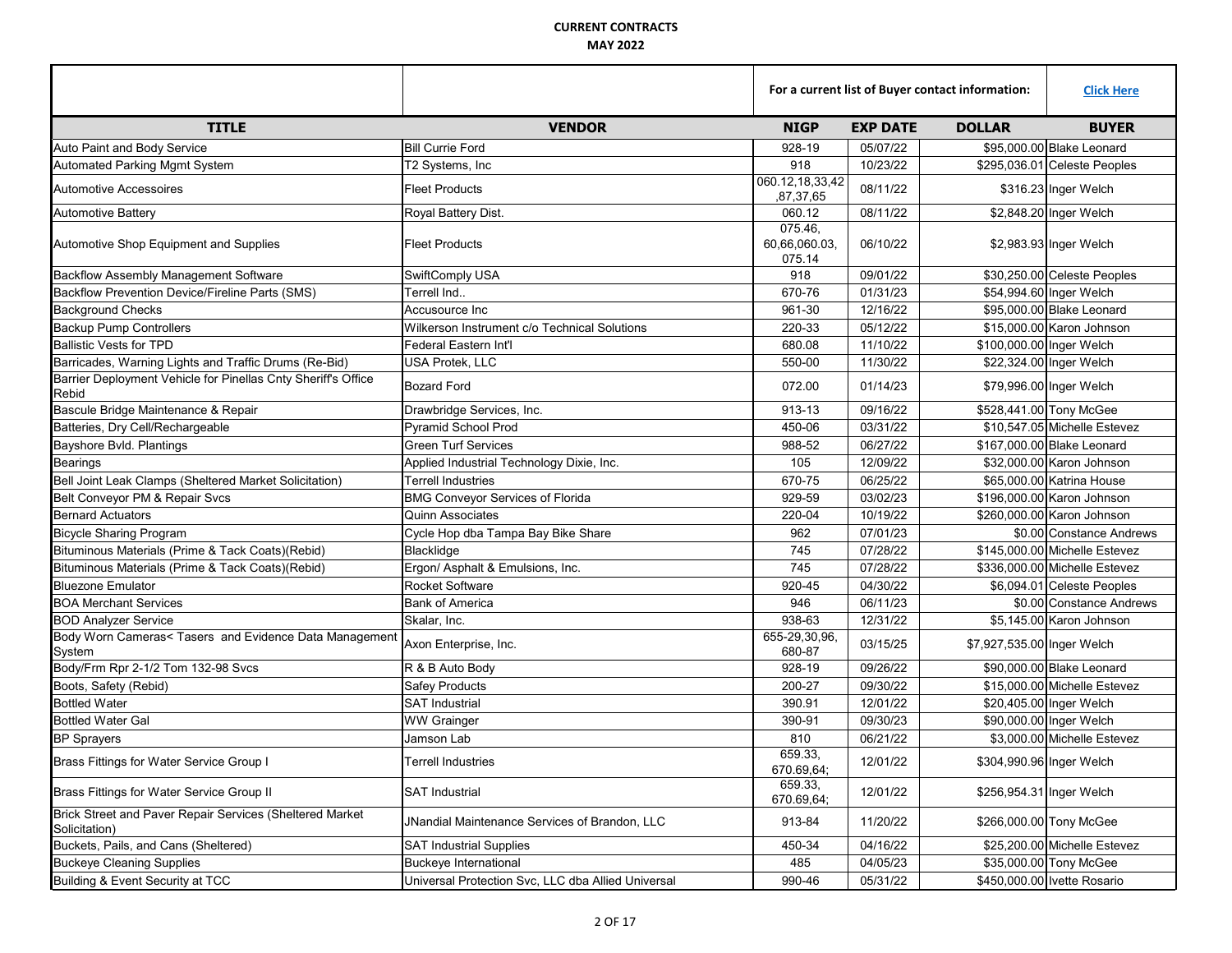|                                                                           |                                             |             | For a current list of Buyer contact information: |               |                              |
|---------------------------------------------------------------------------|---------------------------------------------|-------------|--------------------------------------------------|---------------|------------------------------|
| <b>TITLE</b>                                                              | <b>VENDOR</b>                               | <b>NIGP</b> | <b>EXP DATE</b>                                  | <b>DOLLAR</b> | <b>BUYER</b>                 |
| Building Demolition & Removal Services (Sheltered Market<br>Solicitation) | 2 Meyer                                     | 912-40      | 09/09/22                                         |               | \$435,000.00 Ivette Rosario  |
| Building Supply & Hardware, Misc.                                         | A A Casey                                   | 450         | 06/15/22                                         |               | \$4.999.99 Michelle Estevez  |
| <b>Business Center at TCC</b>                                             | <b>Business Center of Tampa</b>             | 962         | 01/26/23                                         |               | \$0.00 Constance Andrews     |
| Cable Jumpier, 16'                                                        | <b>WW Grainger</b>                          | 060-24      | 06/30/23                                         |               | \$8,000.00 Inger Welch       |
| Cabling Services for Mac Activities                                       | Alta Vista Communication                    | 915-76      | 02/04/23                                         |               | \$150,000.00 Celeste Peoples |
| <b>CAFR Online</b>                                                        | <b>Thales Consulting</b>                    | 918         | 09/30/22                                         |               | \$8,000.00 Celeste Peoples   |
| Can Liners, Disposable                                                    | <b>WW Grainger</b>                          | 665-24      | 06/30/23                                         |               | \$20,000,00 Michelle Estevez |
| Carpet Clean Service (SLBE)                                               | Geyen Group                                 | 910-09      | 09/02/22                                         |               | \$213.892.00 Ivette Rosario  |
| Cement Intensifier                                                        | <b>Gill Industries</b>                      | 315-20      | 09/17/22                                         |               | \$4,999.99 Michelle Estevez  |
| Cement, Quick Set                                                         | Core & Main                                 | 150-12      | 06/30/22                                         |               | \$4,999.00 Michelle Estevez  |
| <b>Cemeteries Grounds Maintenance</b>                                     | <b>Merion Landscaping Services</b>          | 988-36      | 02/16/23                                         |               | \$102,000.00 Blake Leonard   |
| Center Console Vessel & Trailer for TPD (RE-Bid)                          | Intreped Southeast, Inc.                    | 120         | 10/20/23                                         |               | \$42.59 Inger Welch          |
| <b>Centracs Software</b>                                                  | <b>Econolite Systems</b>                    | 918         | 11/14/22                                         |               | \$21,636.00 Celeste Peoples  |
| Chain and Rope                                                            | American TT & R                             | 450-21      | 09/22/22                                         |               | \$4,999.99 Michelle Estevez  |
| Chain and Rope                                                            | <b>Certified Sling</b>                      | 450-21      | 09/22/22                                         |               | \$4,999.99 Michelle Estevez  |
| Chain and Rope                                                            | Rope Corp                                   | 450-21      | 09/22/22                                         |               | \$4.999.99 Michelle Estevez  |
| <b>Chesterton Parts &amp; Kits</b>                                        | Southeast Pump Specialist                   | 815         | 11/01/22                                         |               | \$20,000.00 Karon Johnson    |
| <b>Citywide Appraisal Services</b>                                        | Dennis Noto & Assoc.                        | 946         | 11/30/22                                         |               | \$40,000.00 Celeste Peoples  |
| <b>Citywide Appraisal Services</b>                                        | Kenneth C. Evans                            | 946         | 11/30/22                                         |               | \$40,000.00 Celeste Peoples  |
| <b>Citywide Appraisal Services</b>                                        | The Dohring Group                           | 946         | 11/30/22                                         |               | \$40,000.00 Celeste Peoples  |
| <b>Citywide Appraisal Services</b>                                        | Catlett & Co                                | 946         | 11/30/23                                         |               | \$40,000.00 Celeste Peoples  |
| <b>Citywide Appraisal Services</b>                                        | Florida Acquisition and Appraisal           | 946         | 11/30/23                                         |               | \$40,000.00 Celeste Peoples  |
| <b>Citywide Debt Collection Svc</b>                                       | Penn Credit                                 | 946         | 04/01/23                                         |               | \$0.00 Celeste Peoples       |
| <b>Citywide Debt Collection Svc</b>                                       | Progressive Financial                       | 946         | 04/01/23                                         |               | \$0.00 Celeste Peoples       |
| <b>Citywide Debt Collection Svcs</b>                                      | Merchants Assoc Collection Division         | 946         | 04/01/23                                         |               | \$0.00 Celeste Peoples       |
| Citywide Fencing (Sheltered Market Solicitation)                          | <b>KMG Fence</b>                            | 988         | 01/14/23                                         |               | \$120,000.00 Blake Leonard   |
| <b>Citywide I-Net Services</b>                                            | <b>Charter Communications/Spectrum</b>      | 915         | 11/30/22                                         |               | \$148,048.00 Celeste Peoples |
| Citywide Janitorial Services                                              | <b>USSI</b>                                 | 910-39      | 01/10/23                                         |               | \$900,000.00 Tony McGee      |
| Citywide Median & Parkways                                                | Greenturf Services, Inc.                    | 988-36      | 05/03/23                                         |               | \$1,000,000.00 Blake Leonard |
| Citywide Natural Gas                                                      | Gas South/fka Infinite Energy               | 961-85      | 09/30/22                                         |               | \$264,000.00 Blake Leonard   |
| <b>Citywide Overhead Door Services</b>                                    | Parsons / Overhead Door of Tampa            | 910-14      | 09/01/22                                         |               | \$196,000,00 Ivette Rosario  |
| Citywide Plumbing BID DISCOUNT                                            | <b>MCLAIN PLUMBING</b>                      | 910-60      | 09/02/22                                         |               | \$850,000,00 Ivette Rosario  |
| <b>Citywide Real Estate Title Services</b>                                | <b>Bayshore Title</b>                       | 946         | 11/30/22                                         |               | \$40,000.00 Celeste Peoples  |
| <b>Citywide Real Estate Title Services</b>                                | Hillsborough Title dba Paramount Title Corp | 946         | 11/30/22                                         |               | \$40,000.00 Celeste Peoples  |
| <b>Citywide Real Estate Title Services</b>                                | <b>American Gov Svc</b>                     | 946         | 11/30/23                                         |               | \$40,000.00 Celeste Peoples  |
| Citywide Real Estate Title Services (Sheltered)                           | American Gov't Services                     | 946-46      | 02/09/25                                         |               | \$25,000.00 Michelle Estevez |
| Citywide Sign Interpreter Service                                         | Absolute Quality Interpreting Svs           | 961-46      | 12/17/22                                         |               | \$5,000.00 Celeste Peoples   |
| Citywide Sign Interpreter Service                                         | Indy Intrepreting, Inc. dba CCI Group       | 961-46      | 12/17/22                                         |               | \$5,000.00 Celeste Peoples   |
| Citywide Sign Interpreter Service                                         | <b>Purple Communications</b>                | 961-46      | 12/17/22                                         |               | \$5,000.00 Celeste Peoples   |
| Citywide Sign Language & Oral Inter. Svcs                                 | Absolute Quality Interpreting Services.     | 961.46      | 12/17/22                                         |               | \$8,333.00 Celeste Peoples   |
| Citywide Sign Language & Oral Inter. Svcs                                 | <b>CCI Group</b>                            | 961.46      | 12/17/22                                         |               | \$8,333.00 Celeste Peoples   |
| Citywide Sign Language & Oral Inter. Svcs                                 | Purple Communications, Inc.                 | 962         | 12/17/22                                         |               | \$8,333.00 Celeste Peoples   |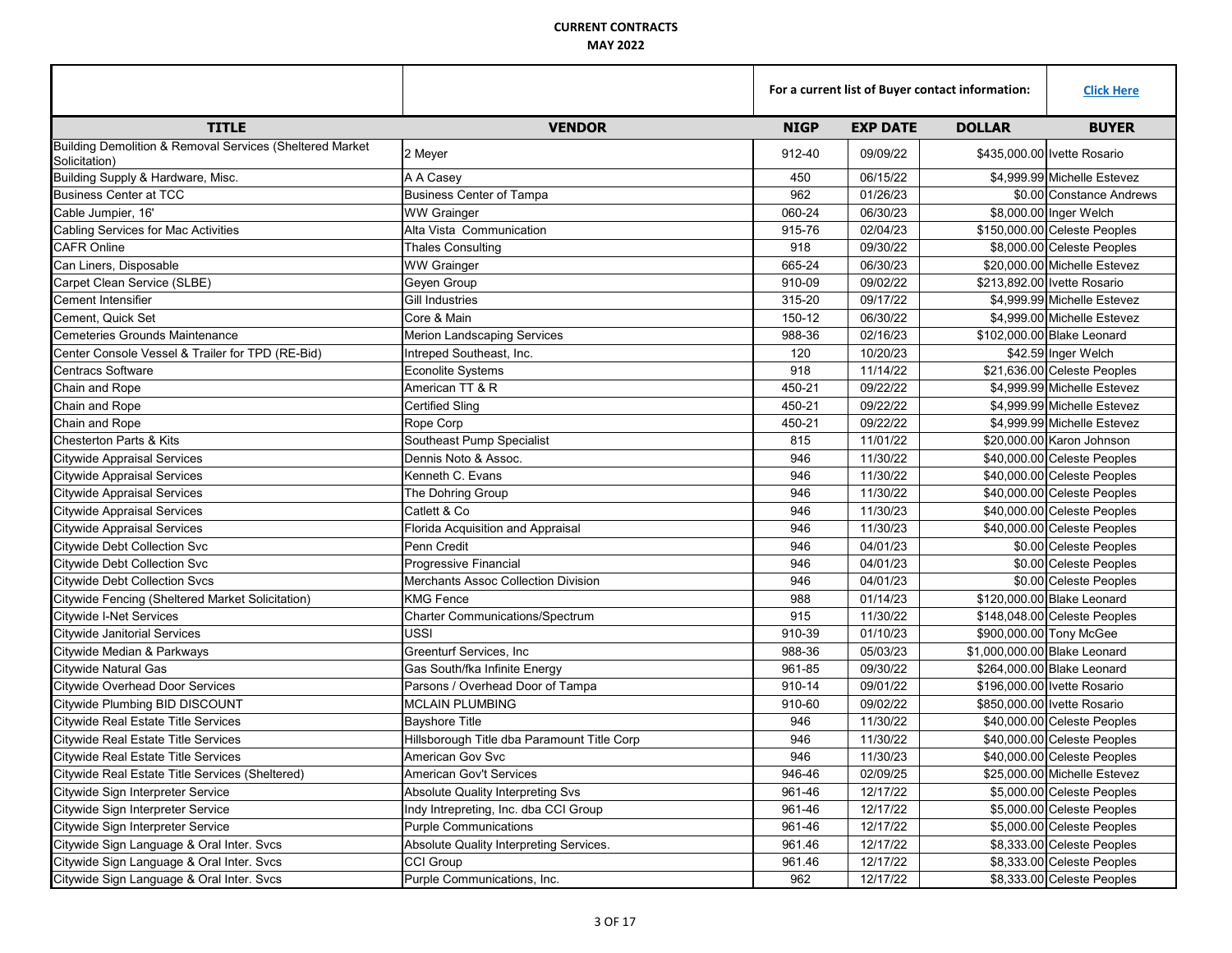|                                                               |                                               | For a current list of Buyer contact information: |                 |                               | <b>Click Here</b>                |
|---------------------------------------------------------------|-----------------------------------------------|--------------------------------------------------|-----------------|-------------------------------|----------------------------------|
| <b>TITLE</b>                                                  | <b>VENDOR</b>                                 | <b>NIGP</b>                                      | <b>EXP DATE</b> | <b>DOLLAR</b>                 | <b>BUYER</b>                     |
| <b>Citywide Tree Service</b>                                  | Arbor Pro                                     | 988                                              | 06/06/22        |                               | \$150,000.00 Blake Leonard       |
| <b>Citywide Tree Service</b>                                  | <b>Mid Florida Tree Svcs</b>                  | 988-88                                           | 06/06/22        |                               | \$150,000,00 Blake Leonard       |
| <b>Citywide Tree Service</b>                                  | Pete & Ron's Tree Service, Inc.               | 988-88                                           | 06/06/22        |                               | \$150,000,00 Blake Leonard       |
| Citywide Uniforms                                             | <b>Patricks Uniforms</b>                      | 200                                              | 07/28/22        |                               | \$501,100.00 Michelle Estevez    |
| Clamp, Pipe 6 & 8 inch Galvanized Carbon Steel                | <b>SAT Industrial</b>                         | 670.52                                           | 05/11/22        |                               | \$254.60 Inger Welch             |
| Closed Circuit Television (CCTV) Services                     | <b>Rapid Systems</b>                          | 915-79                                           | 04/13/22        |                               | \$200,000.00 Michelle Estevez    |
| Closed Circuit Television (CCTV) Services                     | <b>Miller Electric</b>                        | 915-79                                           | 04/16/22        |                               | \$400,000.00 Michelle Estevez    |
| Closed Circuit Television (CCTV) Services                     | Presidio                                      | 915-79                                           | 04/16/22        |                               | \$200,000.00 Michelle Estevez    |
| <b>CNG Fuel Credit Card</b>                                   | Integrys dba Trillium                         | 405-13                                           | 09/30/22        |                               | \$15,000.00 Celeste Peoples      |
| <b>CNG Fuel Credit Card</b>                                   | Clean Energy                                  | 405-13                                           | 10/06/22        |                               | \$150,000.00 Tony McGee          |
| <b>CNG Fuel Credit Card</b>                                   | US Ventures dba US Gain                       | 405-13                                           | 10/06/22        |                               | \$100,000.00 Tony McGee          |
| Comm Shop 360 Mnt & Support                                   | MCM Technology, LLC                           | 920                                              | 03/31/23        |                               | \$5,627.34 Celeste Peoples       |
| Comm. Center Radio Dispatch Sys for TPD & TFR                 | Communications International                  | 939-72                                           | 08/03/22        |                               | \$75,000.00 Constance Andrews    |
| <b>Commercial Waste Collection Services</b>                   | Republic Services of FI                       | 968-71                                           | 06/30/22        |                               | \$3,139,925.00 Constance Andrews |
| <b>Compactors and Roll-off Containers</b>                     | Iron Container, LLC                           | 545-11                                           | 08/25/22        |                               | \$500,000.00 Tony McGee          |
| Comprehensive Opioid Abuse Site-Based Program                 | Agency for Community Treatment Services, Inc. | 952                                              | 08/30/22        |                               | \$400,270.00 Celeste Peoples     |
| <b>Compressed Gases</b>                                       | Airgas South Inc.                             | 430-                                             | 01/05/23        |                               | \$16,550.48 Tony McGee           |
| <b>Compressed Gases</b>                                       | Airgas South Inc.                             | 430-                                             | 01/05/23        |                               | \$54,136.49 Tony McGee           |
| <b>Compressed Gasses</b>                                      | Airgas South Inc.                             | 430-                                             | 01/05/23        |                               | \$18,366.92 Tony McGee           |
| Compression Coupling PVC Schedule PVC 80                      | <b>SAT Industrial</b>                         | 659.33                                           | 10/09/22        |                               | \$304.56 Inger Welch             |
| <b>Conduits Lien Searchers</b>                                | <b>NetAssets</b>                              | 918                                              | 09/17/22        |                               | \$30,000.00 Celeste Peoples      |
| <b>Construction Management Team</b>                           | e-Builder, Inc.                               | 918-29                                           | 08/25/22        |                               | \$95,522.00 Celeste Peoples      |
| CONSULTING SERVICES TO PREPARE OPPORTUNITY<br>ZONE PROSPECTUS | G-A-I Consultants, Inc.                       | 946.46                                           | 06/16/22        |                               | \$140,000.00 Celeste Peoples     |
| Copper Sulfate Pentahydrate                                   | <b>Thatcher Chemical</b>                      | 885-16                                           | 08/25/22        |                               | \$215,100.00 Katrina House       |
| <b>COT Micromobility Program</b>                              | Cyclehop LLC dba HOPR                         | 071-53                                           | 08/25/22        |                               | \$17,500.00 Celeste Peoples      |
| <b>COT Micromobility Program</b>                              | Neutron Holdings dba Lime                     | 071-53                                           | 08/25/22        |                               | \$17,500.00 Ivette Rosario       |
| <b>COT Micromobility Program</b>                              | Razor USA LLC                                 | 071-53                                           | 08/25/22        |                               | \$17,500.00 Celeste Peoples      |
| <b>COT Micromobility Program</b>                              | Skinny Labs dba Spin                          | 071-53                                           | 08/25/22        |                               | \$17,500.00 Ivette Rosario       |
| Counter Assault & Large Venue Response Training for HSCO      | Tomahawk Strategic Solutions, LLC             | 21-P-00965                                       | 11/30/23        |                               | \$45,000.00 Inger Welch          |
| Courier Delivery Services (Re-Bid)                            | Elms Business Development Inc                 | 962-24                                           | 11/04/22        |                               | \$3,000.00 Constance Andrews     |
| CRA Façade Grant Program                                      | <b>Hope Construction</b>                      | 918                                              | 09/17/22        |                               | \$16,000.00 Celeste Peoples      |
| <b>CRA Newsletters</b>                                        | The Valerin Group, Inc.                       | 965-46                                           | 07/02/22        |                               | \$95,000,00 Constance Andrews    |
| Crane Inspection                                              | <b>Advanced Overhead Systems</b>              | 929-33                                           | 07/26/22        |                               | \$30,000.00 Karon Johnson        |
| Crushed Concrete                                              | Wholesale Landscape Supply                    | 750                                              | 10/01/22        |                               | \$60,000.00 Michelle Estevez     |
| <b>CSC Permitting System</b>                                  | Accela                                        | 918                                              | 01/29/23        |                               | \$1,702,310.00 Celeste Peoples   |
| Curb Markers (SMS)                                            | Safety Zone Holdings                          | 550.22                                           | 08/06/22        |                               | \$20,000.00 Inger Welch          |
| CURB/SIDEWALK MTN & RESTORATION (SMS)                         | <b>MORENO IND</b>                             | 913                                              | 09/29/22        |                               | \$300,000.00 Ivette Rosario      |
| Cushions, Car Seat                                            | Terrell Industries                            | 055.24                                           | 04/24/22        |                               | \$123.55 Inger Welch             |
| <b>Customer Experience Strategy Consulting Services</b>       | Berry, Dunn, McNeil & Parker LLC              | 962                                              | 05/19/23        |                               | \$98.90 Celeste Peoples          |
| <b>CW Electrical Svcs</b>                                     | A & A Electric                                | 936-25                                           | 04/17/22        | \$2,181,990.00 Ivette Rosario |                                  |
| <b>CW Escalators</b>                                          | Kone                                          | 910-13                                           | 11/30/24        |                               | \$50,000.00 Ivette Rosario       |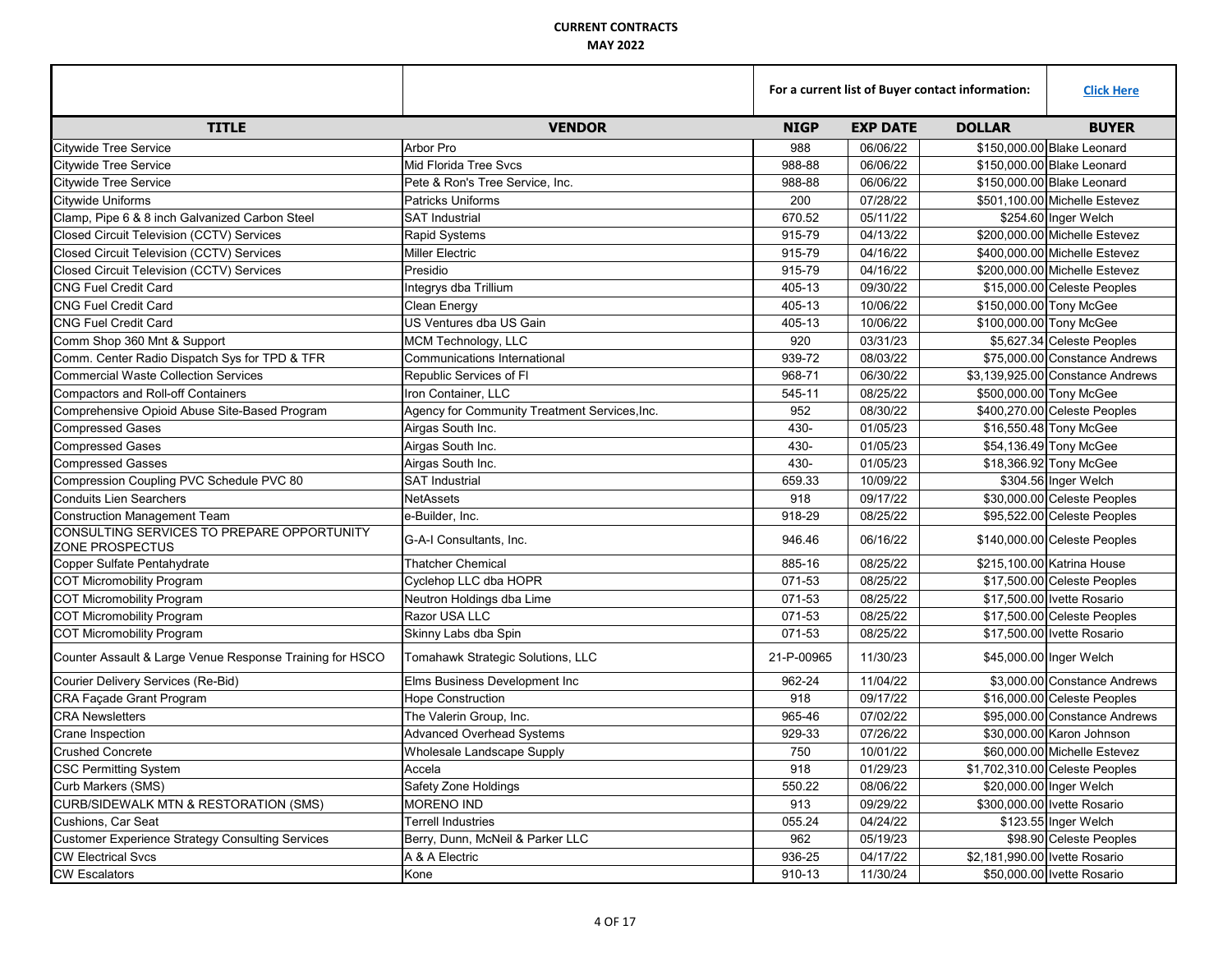|                                                                                           |                                                                  |                | For a current list of Buyer contact information: |                                |  |
|-------------------------------------------------------------------------------------------|------------------------------------------------------------------|----------------|--------------------------------------------------|--------------------------------|--|
| <b>TITLE</b>                                                                              | <b>VENDOR</b>                                                    | <b>NIGP</b>    | <b>EXP DATE</b>                                  | <b>DOLLAR</b><br><b>BUYER</b>  |  |
| <b>CW FIRE ALARM SERVICES</b>                                                             | the ADT Security Corporation FORMERLY Redhawk Fire &<br>Security | 990-42         | 11/14/22                                         | \$530,000.00 Ivette Rosario    |  |
| <b>ICW HVAC SERVICES</b>                                                                  | JOHNSON CONTROLS (JCI)                                           | 910-36         | 02/16/23                                         | \$2,364,887.00 Ivette Rosario  |  |
| CW SPRINKLER & FIRE PUMPS SERVICES                                                        | ADT                                                              | 990-42         | 02/16/23                                         | \$269,000.00 Ivette Rosario    |  |
| CW SPRINKLER & FIRE PUMPS SERVICES                                                        | SPRINKLERMATIC                                                   | 990-42         | 02/16/23                                         | \$269,000.00 Ivette Rosario    |  |
| <b>CW Window Cleaning Svcs</b>                                                            | <b>EMERALD FACILITY MGMT</b>                                     | 910-81         | 11/08/22                                         | \$53.940.00 Ivette Rosario     |  |
| Daikin Chiller (TCC)                                                                      | Daikin                                                           | 910-36         | 03/31/22                                         | \$10,728.00 Ivette Rosario     |  |
| <b>Data Conversion Services</b>                                                           | Icon Integration & Design Inc                                    | 918            | 06/03/22                                         | \$250,525.00 Celeste Peoples   |  |
| <b>DEC Hardware Maintenance</b>                                                           | Park Place                                                       | 920-81         | 10/01/22                                         | \$2,100.00 Karon Johnson       |  |
| Defibrillators & Accessories                                                              | <b>Zoll Medical</b>                                              | 465-14         | 01/13/23                                         | \$70,824.22 Michelle Estevez   |  |
| Degreaser, Floating Deodorant                                                             | Kay Jay Services                                                 | 885.46         | 09/09/22                                         | \$49,000.00 Karon Johnson      |  |
| Delivery and Installation of Palm Trees Citywide                                          | <b>Treemart of Florida</b>                                       | 595-57         | 11/15/22                                         | \$25,000.00 Blake Leonard      |  |
| Delivery and Installation of Trees for Tree-Mendous Tampa<br>Program                      | <b>Pine Lake Services</b>                                        | 988-52         | 06/10/22                                         | \$87,500.00 Blake Leonard      |  |
| DeNora Water Parts                                                                        | TriNova                                                          | 890.87         | 03/14/23                                         | \$30,000.00 Inger Welch        |  |
| DeNora/Capital Controls Equipment                                                         | Trinova Inc                                                      | 890-08         | 12/28/22                                         | \$40,000.00 Karon Johnson      |  |
| Detector Loop Saw Cutting and Installation Services                                       | <b>Beato Group</b>                                               | 968-82         | 06/17/22                                         | \$164,112.00 Constance Andrews |  |
| <b>Detronics Gas Detectors</b>                                                            | Trinova, Inc.                                                    | 345-16         | 05/16/22                                         | \$20,000.00 Karon Johnson      |  |
| DeZurik Valves & Parts (SMS)                                                              | <b>MAR Supply</b>                                                | 670-75         | 05/19/22                                         | \$75,000.00 Karon Johnson      |  |
| Diamond Blades                                                                            | Ferguson Waterworks                                              | 445-09         | 05/10/22                                         | \$30,607.50 Tony McGee         |  |
| Diesel Engine Repairs                                                                     | Florida Kenworth                                                 | 928-60         | 12/22/22                                         | \$70,000.00 Blake Leonard      |  |
| Digital Airware Software                                                                  | Digital Airware                                                  | 920-45         | 09/30/22                                         | \$8,000.00 Celeste Peoples     |  |
| <b>Directional Boring Services</b>                                                        | S & S Directional Boring                                         | 912-16         | 12/02/22                                         | \$50,000.00 Ivette Rosario     |  |
| <b>Disaster Debris Monitoring Services</b>                                                | <b>Tetra Tech</b>                                                | 990            | 08/23/22                                         | \$0.00 Ivette Rosario          |  |
| <b>Disc Flapper</b>                                                                       | Terrell Industries                                               | 670-17         | 12/22/22                                         | \$11,000.00 Karon Johnson      |  |
| Disposable Paper                                                                          | <b>Threez Supplies</b>                                           | 640-75         | 11/01/22                                         | \$10,000.00 Tony McGee         |  |
| Disposable Wipers (SLBE)                                                                  | <b>Renew Construction Services</b>                               | 640-75         | 08/23/22                                         | \$42,969.30 Tony McGee         |  |
| Disposal Service for Construction Debris                                                  | Angelos Aggregate Materials                                      | 988-46         | 08/30/22                                         | \$44,000.00 Blake Leonard      |  |
| Ditch Mowing & Maintenance Services                                                       | Williams Landscape Management                                    | 968-33         | 06/25/22                                         | \$559,000.00 Blake Leonard     |  |
| Ditch Re-Grading & Restoration                                                            | <b>Universal Environmental Solutions</b>                         | 968-33         | 09/06/22                                         | \$340,000.00 Tony McGee        |  |
| Diversity and Implicit Bias Awareness Training                                            | All Things Diverse, LLC                                          | 924            | 09/29/22                                         | \$164,322.41 Michelle Estevez  |  |
| Diversity Mgmt Software                                                                   | Askreply B2GNOW                                                  | 920-45         | 07/31/22                                         | \$23,600.00 Celeste Peoples    |  |
| <b>Dock Master Services</b>                                                               | <b>Tampa Dock Services</b>                                       | 910, 959 & 971 | 07/04/22                                         | \$0.00 Ivette Rosario          |  |
| Door Locks and Hardware                                                                   | Independent Hardware                                             | 450            | 05/14/22                                         | \$12,000.00 Michelle Estevez   |  |
| Double Check Detector Assembles (Sheltered Market<br>Solicitation)                        | <b>Beato Group</b>                                               | 670-75         | 02/05/23                                         | \$110,000.00 Katrina House     |  |
| Downtown Parks Grounds Maint.                                                             | <b>TCC Enterprise</b>                                            | 988-36         | 07/14/22                                         | \$211,000.00 Blake Leonard     |  |
| Drug Screening & Medical Review Officer (MRO                                              | BayCare                                                          | 948-55         | 04/03/22                                         | \$45,000.00 Constance Andrews  |  |
| Dry Barrel Fire Hydrants (Sheltered Market Solicitation)                                  | <b>SAT Industrial Supplies</b>                                   | 340-60         | 05/19/22                                         | \$146,444.18 Michelle Estevez  |  |
| Dry Organic Polymer                                                                       | Polydyne                                                         | 885-77         | 01/13/23                                         | \$455,000.00 Katrina House     |  |
| DT CRA Remediation Services                                                               | <b>Terracon Consultants</b>                                      | 926-78         | 11/20/22                                         | \$384,785.54 Celeste Peoples   |  |
| Ductile Iron Compact Mechanical Joint Fittings, 4"-24"<br>(Sheltered Market Solicitation) | SAT Industrial Supplies & Solutions                              | 659-00         | 08/01/22                                         | \$97,184.05 Inger Welch        |  |
| Dumpsters & Lids, Refuse Steel                                                            | Iron Container                                                   | 450            | 02/16/23                                         | \$751,655.00 Michelle Estevez  |  |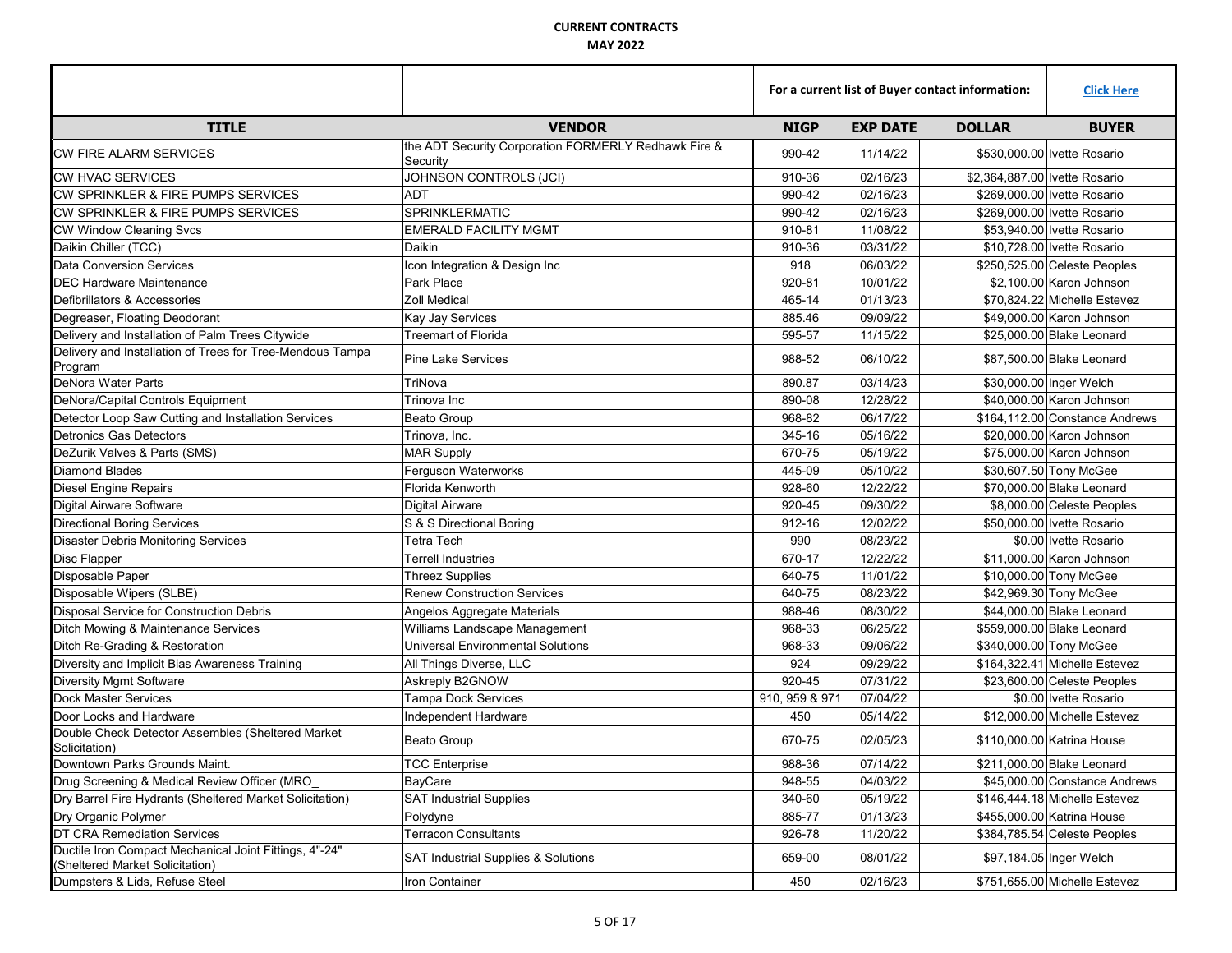|                                                                           |                                                 | For a current list of Buyer contact information: |                 |                                | <b>Click Here</b>                |
|---------------------------------------------------------------------------|-------------------------------------------------|--------------------------------------------------|-----------------|--------------------------------|----------------------------------|
| <b>TITLE</b>                                                              | <b>VENDOR</b>                                   | <b>NIGP</b>                                      | <b>EXP DATE</b> | <b>DOLLAR</b>                  | <b>BUYER</b>                     |
| Dye Tablets                                                               | Milena International USA                        | 890.8                                            | 10/16/22        |                                | \$3,300.00 Inger Welch           |
| <b>EAP Services</b>                                                       | Gary Woods, PhD                                 | 948-76                                           | 09/30/22        |                                | \$85,000.00 Celeste Peoples      |
| East Parks Grounds Maint.                                                 | Merion Landscape Services                       | 988-36                                           | 05/05/23        |                                | \$302,000.00 Blake Leonard       |
| <b>Ehub Permit Software Service</b>                                       | Permit Rocket                                   | 918                                              | 12/27/22        |                                | \$61,900.00 Celeste Peoples      |
| Electric & Electronic Supplies (Inv) & (Non-Inv)                          | Mayer Electric                                  | 285                                              | 06/03/22        |                                | \$220,000.00 Michelle Estevez    |
| ELECTRIC MOTOR REPAIRS                                                    | TAMPA ARMATURE WORKS DBA TAW                    | 941.64                                           | 12/15/22        |                                | \$211,500,00 Ivette Rosario      |
| Electric Pump & Motor Repairs at WW Dept Facilitie                        | <b>TAW Orlando Service Center</b>               | 928-54                                           | 11/04/22        |                                | \$375,000.00 Karon Johnson       |
| Electrolyte Balanced Beverage, Liquid & Powder                            | <b>Safety Products</b>                          | 393-33                                           | 06/13/22        |                                | \$30,000.00 Inger Welch          |
| <b>Electronic Credit Card Payment</b>                                     | <b>Cyber Source</b>                             | 946-25                                           | 08/24/22        |                                | \$80,000.00 Celeste Peoples      |
| Electronic Media Tracking System/Press Monitoring Service                 | Cision US Inc dba Vocus                         | 918                                              | 01/14/23        |                                | \$15,015.00 Celeste Peoples      |
| <b>Electronic Payment Services</b>                                        | <b>Bank of America</b>                          | 946                                              | 01/04/26        |                                | \$400,000.00 Constance Andrews   |
| Electronics & Laptop Parts                                                | Communications International, Inc.              | 726                                              | 10/07/22        |                                | \$119,548.00 Constance Andrews   |
| <b>ELEVATOR SERVICES</b>                                                  | TK ELEVATORS                                    | 910-13                                           | 06/16/22        |                                | \$605,540.00 Ivette Rosario      |
| <b>Elgin Brooms</b>                                                       | <b>Envi Products</b>                            | 765-75                                           | 05/13/22        |                                | \$88,000.00 Blake Leonard        |
| Elgin Pelican Street Sweepers (Two)                                       | Santander Bank, N.A.                            | 765-77                                           | 10/21/24        |                                | \$95,209.65 Blake Leonard        |
| Elgin Pelican Sweeper (three)                                             | Santander Leasing                               | 765-77                                           | 01/21/24        |                                | \$261,983.00 Blake Leonard       |
| ELL PVC Schedule 80 SLIP MPT                                              | <b>SAT INdustrial</b>                           | 659.42                                           | 11/12/22        |                                | \$179.75 Inger Welch             |
| Emer Mgmt System TCC                                                      | Siemens Industry                                | 910-36                                           | 09/30/22        |                                | \$45,380.00 Ivette Rosario       |
| Emergency Debris Management & Disaster Recovery                           | Ashbritt                                        | 990-29                                           | 08/22/22        |                                | \$0.00 Ivette Rosario            |
| Emergency Debris Removal and Disaster Recovery Services                   | Phillips & Jordan                               | 990-29                                           | 08/22/22        |                                | \$0.00 Ivette Rosario            |
| <b>Emergency Elevator Phone Monitoring</b>                                | Kings III                                       | 990-05                                           | 05/31/22        |                                | \$15,000.00 Ivette Rosario       |
| <b>Emergency Fuel Plan</b>                                                | Macro Company                                   | 928-45                                           | 10/04/22        |                                | \$0.00 Tony McGee                |
| Emergency Hazardous Waste Removal                                         | APTIM Environmental & Infrastructure, LLC BEB40 | 926                                              | 08/10/26        |                                | \$75,000.00 Constance Andrews    |
| <b>Emergency Hazardous Waste Removal</b>                                  | Handex<br>Consulting & Remediation, LLC BEB42   | 926                                              | 08/10/26        |                                | \$75,000.00 Constance Andrews    |
| <b>Emergency Medical Transport Billing Services</b>                       | Advanced Data Processing d/b/a Intermedix       | 946-10                                           | 06/30/22        |                                | \$485,000.00 Constance Andrews   |
| <b>Emergency Sign Repair and Replacement Services</b>                     | AKCA, Inc.                                      | 936-74                                           | 07/15/22        |                                | \$5,000,000.00 Constance Andrews |
| Emergency Spills LE807                                                    | American Compliance Technologies dba A-C-T      | 946                                              | 02/05/25        |                                | \$75,000.00 Constance Andrews    |
| <b>Emergency Spills LE810</b>                                             | Hull's Environmental Services, Inc.             | 946                                              | 02/05/25        |                                | \$75,000.00 Constance Andrews    |
| Emerson (formerly GE)                                                     | <b>Gray Matter Systems</b>                      | 220                                              | 03/02/22        |                                | \$80,000,00 Karon Johnson        |
| <b>Employee Benefits Consulting Svcs</b>                                  | <b>Gallagher Benefits</b>                       | 918                                              | 02/01/24        |                                | \$899,000.00 Constance Andrews   |
| Employee Health Plans & Flexible Spending                                 | United Healthcare                               | 953-48                                           | 12/31/22        |                                | \$9,999,000.00 Constance Andrews |
| <b>Employee Medical Exams</b>                                             | <b>BayCare Urgent Care</b>                      | 948-74                                           | 11/26/22        |                                | \$25,000.00 Celeste Peoples      |
| End User Cyber Security Training                                          | Proofpoint                                      | 918                                              | 03/15/23        |                                | \$11,947.00 Celeste Peoples      |
| Engine Support for Rolls Royce Helicopter Engines                         | <b>Keystone Turbine Services</b>                | 035.35                                           | 07/22/22        |                                | \$328,732.39 Inger Welch         |
| <b>Enterprise Recruiting Software</b>                                     | JobAps, Inc.                                    | 920-45                                           | 02/28/23        |                                | \$128,750.00 Celeste Peoples     |
| EOD Bomb Suit, Helmet Ensemble & Accessories for HCSO<br><b>Bomb Team</b> | Federal Resources Supply Co.                    | 257-24; 680-08                                   | 03/16/22        | \$162,000.00 Inger Welch       |                                  |
| EOD Bomb Suit, Helmet Ensemble & Accessories for HCSO<br>Bomb Team        | Federal Resources Supply Co.                    | 257-24; 680-08                                   | 03/16/23        | Contingent of Grant<br>Funding | Inger Welch                      |
| EOD Handheld Raman & FTIR re-bid                                          | Federal Resources Supply Company                | 257-27,37,609-<br>14,962-15,493-<br>08,465-10    | 03/16/23        | Contingent of Grant<br>Funding | Inger Welch                      |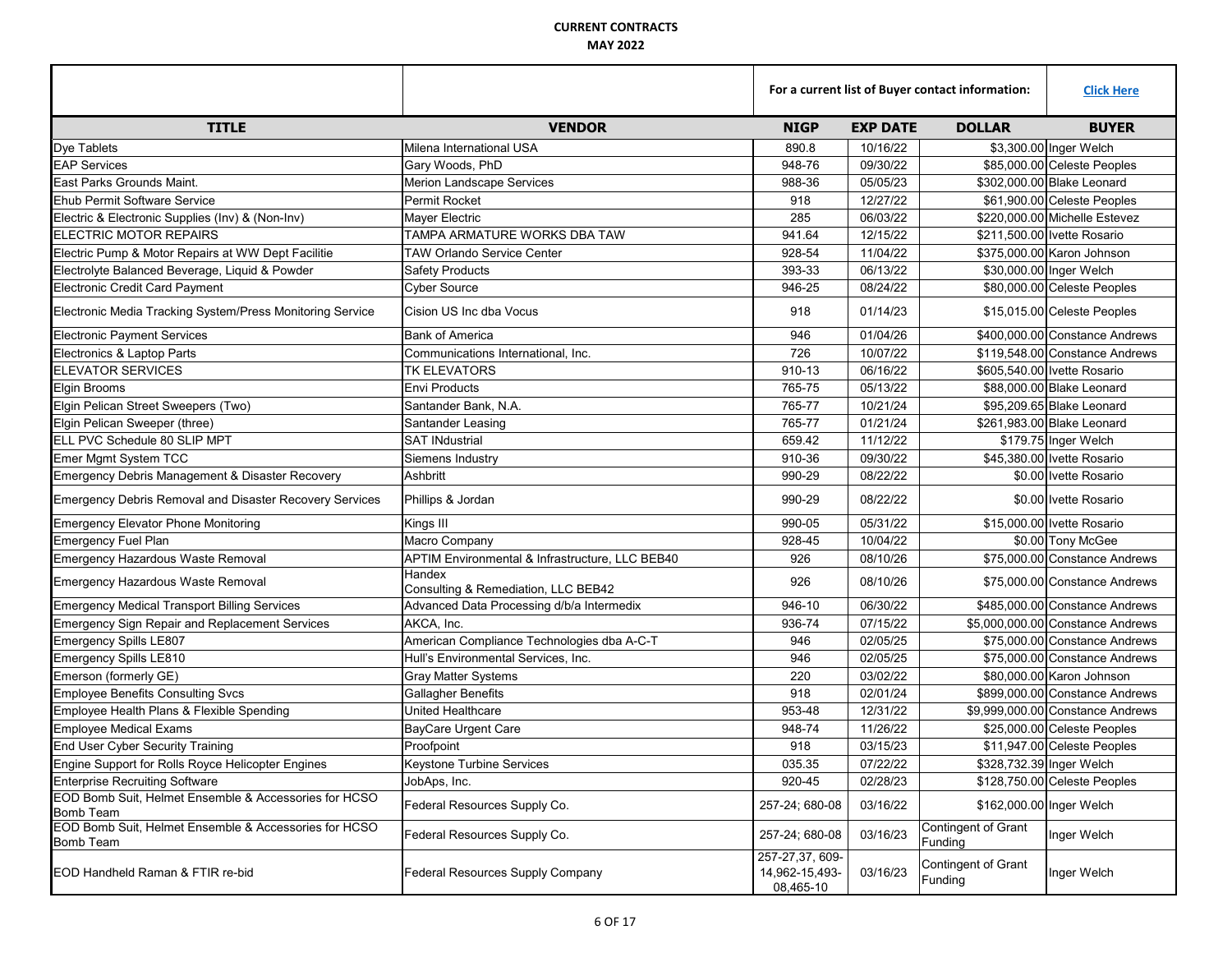|                                                                                                          |                                                   | For a current list of Buyer contact information: |                 |                                                                | <b>Click Here</b>              |
|----------------------------------------------------------------------------------------------------------|---------------------------------------------------|--------------------------------------------------|-----------------|----------------------------------------------------------------|--------------------------------|
| <b>TITLE</b>                                                                                             | <b>VENDOR</b>                                     | <b>NIGP</b>                                      | <b>EXP DATE</b> | <b>DOLLAR</b>                                                  | <b>BUYER</b>                   |
| EOD Portable Robotics Systems for TPD Bomb Squad                                                         | ICOR Technology, Inc.                             | 680.66,257.33,2<br>57.24,680.08                  | 06/11/22        |                                                                | \$93,090.00 Inger Welch        |
| EOD Robostics System for the HCSO Bomb Team (Re-Bid)                                                     | ICOR Technology, Ins.                             | 680.66                                           | 08/19/22        | Contingent of Grant<br>Funding                                 | Inger Welch                    |
| <b>EOD Tactical Disruptors</b>                                                                           | Federal Resources Supply Company                  | 680-08, 257-40                                   | 11/18/22        | based on availability of Inger Welch                           |                                |
| EOD Wire Attack Special Piercer Probes (12 Lead Kits)                                                    | Federal Resources Supply Company                  | 680-41, 680-93,<br>998-42                        | 11/18/22        | Based on available<br>grant funds                              | Inger Welch                    |
| EOD/SWAT Self Contained Breathing Apparatus Black Carbon<br>Fiber Cylinder for the TPD Bomb & Swat Teams | Hydro Stat, Inc.                                  | 257.00, 680.08,<br>340.07                        | 06/03/22        |                                                                | \$97,192.00 Inger Welch        |
| <b>E-Recording Services</b>                                                                              | Simplifile, LLC                                   | 915                                              | 05/24/22        |                                                                | \$5,000.00 Celeste Peoples     |
| <b>ERP System</b>                                                                                        | Tailwind dba Applications Software Technology AST | 918                                              | 11/04/25        |                                                                | \$2,207,662.00 Celeste Peoples |
| <b>Evaporator PM's</b>                                                                                   | Guardian Equip                                    | 968-96                                           | 09/30/22        |                                                                | \$25,000.00 Karon Johnson      |
| Event Mgmt System for P&R                                                                                | Ungerboeck System Intrl                           | 918                                              | 07/02/22        |                                                                | \$81,073.00 Celeste Peoples    |
| Event Mgmt System for TCC                                                                                | Ungerboeck Systems International                  | 918                                              | 09/02/22        |                                                                | \$461,784.00 Celeste Peoples   |
| Event Utilities Services at the Tampa Convention Center                                                  | Edlen Electrical Exhibition Svcs. Inc.            | 990                                              | 10/18/22        |                                                                | \$0.00 Ivette Rosario          |
| Explosive Ordnance Disposal-Man Robotics System for the<br><b>HCSO</b>                                   | ICOR Technology, Inc.                             | 680.66,257.23,2<br>57.24                         | 08/19/22        | Contingent of Grant<br>Funding                                 | Inger Welch                    |
| Explosive Ordnance Disposal-Man Robotics System for the<br><b>HCSO</b>                                   | ICOR Technology, Inc.                             | 680.66,257.23,2<br>57.24                         | 03/04/23        | Contingent of Grant<br>— <b>Contingent of Grant</b><br>Fundina |                                |
| Ext & Int Plant Services @TCC                                                                            | Living Plants/Evergreen Plantz                    | 910-61                                           | 05/07/22        |                                                                | \$45,000.00 Ivette Rosario     |
| <b>External Auditing Services</b>                                                                        | MSL, P.A.                                         | 946-20                                           | 12/15/24        |                                                                | \$570,000.00 Blake Leonard     |
| <b>Extinguisher Maint</b>                                                                                | PROTEGIS, LLC DBA FLORIDA FIRE SERVICE            | 936-34                                           | 02/01/27        |                                                                | \$7,500.00 Ivette Rosario      |
| Facility & Street Light Maintenance & Repair Svcs (SMS)                                                  | Crevello Electric                                 | 913-48                                           | 09/04/22        |                                                                | \$95,000.00 Karon Johnson      |
| Facility Maint Services #1 SHELTERED                                                                     | WATERPROOFING/ QUALITY RESTORATION                | 909                                              | 11/03/22        |                                                                | \$300,000.00 Ivette Rosario    |
| FACILITY MAINT SERVICES/BID DISCOUNT                                                                     | Kenyon & Partners                                 | 909                                              | 08/04/22        | \$1,189,940.00 Ivette Rosario                                  |                                |
| Fasteners                                                                                                | <b>Merit Fasteners</b>                            | 320                                              | 08/03/22        |                                                                | \$7,543.33 Tony McGee          |
| <b>FDOT Maintenance Services</b>                                                                         | Transcore ITS, LLC                                | 968-82                                           | 08/31/23        |                                                                | \$99,000.00 Constance Andrews  |
| Fence Replacement, Repair & Installation for Retention Ponds<br>(Sheltered Market Soliciation)           | Good Neighbor Fence Company                       | 988-15                                           | 08/21/22        |                                                                | \$130,000.00 Blake Leonard     |
| Fence Replacement, Repair & Installation for TSS                                                         | West Florida Fence                                | 988-15                                           | 09/04/22        |                                                                | \$250,000.00 Blake Leonard     |
| Feral Hog Removal Services                                                                               | Wildlife Control Services, Inc.                   | 910-59                                           | 04/30/22        |                                                                | \$0.00 Constance Andrews       |
| Ferric Humate Residual Material Removal Services                                                         | Vigiron                                           | 968-71                                           | 08/19/22        |                                                                | \$350,000.00 Constance Andrews |
| Fiber Neoprene Meter Washers (Sheltered Market Solicitation)                                             | <b>SAT Industrial Supplies &amp; Solutions</b>    | 670-58                                           | 10/30/22        |                                                                | \$20,385.00 Katrina House      |
| Fiberglass plastic manholes                                                                              | Ferguson Waterworks                               | 890-91                                           | 08/14/22        |                                                                | \$15,000.00 Karon Johnson      |
| Filta Max Filters and Dyna Beads                                                                         | <b>IDEXX</b>                                      | 175                                              | 02/13/23        |                                                                | \$40,000.00 Tony McGee         |
| Filter Household Replacement GE FXUTC                                                                    | <b>SAT Industrial</b>                             | 890.78                                           | 01/13/23        |                                                                | \$2,155.50 Inger Welch         |
| Filters                                                                                                  | <b>WW Grainger</b>                                | 031-45                                           | 06/30/23        |                                                                | \$20,000.00 Michelle Estevez   |
| Fire Alarm System at TPD                                                                                 | Siemens Industry                                  | 991-05                                           | 02/06/23        |                                                                | \$4,975.00 Ivette Rosario      |
| Fire Hydrant Service                                                                                     | Pure Tech / Wachs Water Services                  | 936                                              | 06/18/22        |                                                                | \$4,725.00 Karon Johnson       |
| <b>Fit Testing</b>                                                                                       | Adventist Centre Care                             | 948                                              | 02/28/23        |                                                                | \$30,000.00 Celeste Peoples    |
| <b>Flexible Filter Belts</b>                                                                             | Clear Edge Filtration                             | 110-22                                           | 08/18/22        |                                                                | \$35,000.00 Karon Johnson      |
| Flexible Pipe Couplings (SMS)                                                                            | <b>SAT Industrial Supplies</b>                    | 670-52                                           | 05/10/23        |                                                                | \$110,000.00 Karon Johnson     |
| Floor Maintenance Collections (SMS)                                                                      | Lom Janitorial Services                           | 910-25                                           | 07/14/22        |                                                                | \$12,494.00 Karon Johnson      |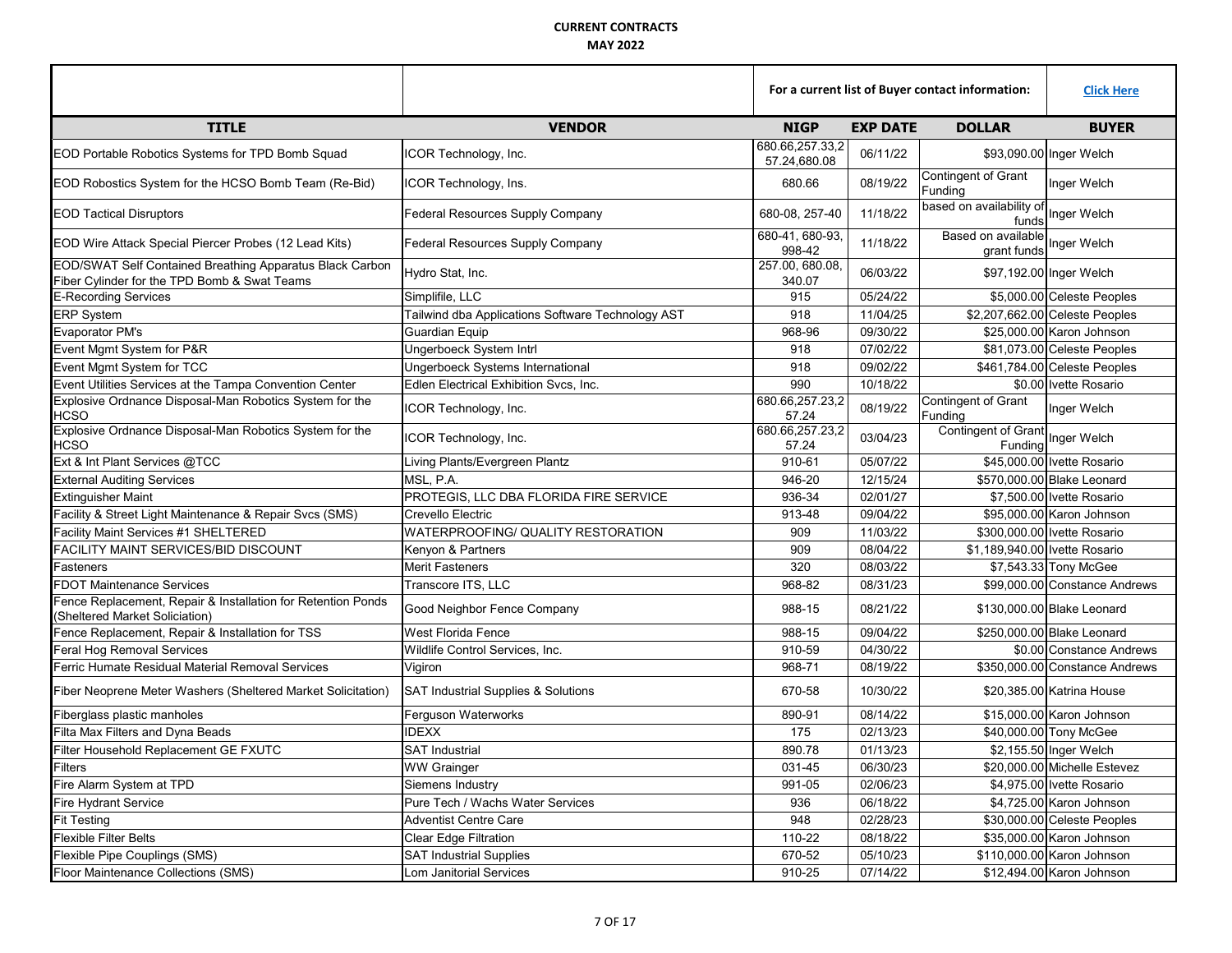|                                                                                              |                                                 | For a current list of Buyer contact information: |                 |                           | <b>Click Here</b>             |
|----------------------------------------------------------------------------------------------|-------------------------------------------------|--------------------------------------------------|-----------------|---------------------------|-------------------------------|
| <b>TITLE</b>                                                                                 | <b>VENDOR</b>                                   | <b>NIGP</b>                                      | <b>EXP DATE</b> | <b>DOLLAR</b>             | <b>BUYER</b>                  |
| <b>Flowserve Pump Parts</b>                                                                  | Carter & VerPlanck                              | 720-67                                           | 08/09/22        |                           | \$60,000.00 Karon Johnson     |
| Fluid, Windshield Washer                                                                     | <b>Terrell Industries</b>                       | 060-97                                           | 03/08/23        |                           | \$208.44 Inger Welch          |
| <b>Flygt Pump Repair</b>                                                                     | <b>Xylem Water Solution</b>                     | 936.62                                           | 12/01/22        |                           | \$200,000.00 Karon Johnson    |
| <b>Flygt Pumps and Parts</b>                                                                 | <b>Xylem Water Solutions</b>                    | 720-64                                           | 06/03/22        |                           | \$790,000.00 Karon Johnson    |
| Food & Beverage Services for TCC                                                             | Aramark                                         | 961-15                                           | 12/31/26        |                           | \$0.00 Celeste Peoples        |
| Food Services for Disaster Recovery                                                          | Amici's Catering                                | 961                                              | 08/26/23        |                           | \$0.00 Blake Leonard          |
| Food Services for Disaster Recovery                                                          | Catering by the Family                          | 961                                              | 08/26/23        |                           | \$0.00 Blake Leonard          |
| Food Services for Disaster Recovery                                                          | <b>CBK Catering</b>                             | 961                                              | 08/26/23        |                           | \$0.00 Blake Leonard          |
| <b>Food Services for Disaster Recovery</b>                                                   | Orange Blossom Catering                         | 961                                              | 08/26/23        |                           | \$0.00 Blake Leonard          |
| Food Services for Disaster Recovery                                                          | Port-A-Pit                                      | 961                                              | 08/26/23        |                           | \$0.00 Blake Leonard          |
| Food Services for Disaster Recovery                                                          | Puff N Stuff                                    | 961                                              | 08/26/23        |                           | \$0.00 Blake Leonard          |
| Forfeiture TraQ Renewal                                                                      | Quetel Corporation                              | 920.45                                           | 11/15/22        |                           | \$11,500.00 Celeste Peoples   |
| Fraud, Waste & Abuse Hotline                                                                 | RFR Holdings (Red Flag Reporting                | 962.58                                           | 11/03/22        |                           | \$3,750.00 Celeste Peoples    |
| Freon                                                                                        | <b>Ferguson Enterprises</b>                     | 740-55                                           | 11/24/22        |                           | \$4.999.99 Michelle Estevez   |
| Fuel Site Repair & Maint.                                                                    | JF Acquisition/Jones Frank                      | 936-48                                           | 10/31/24        |                           | \$50,000.00 Ivette Rosario    |
| Fuels-Gasoline & Diesel                                                                      | Rogers Petroleum, Inc.                          | 405                                              | 06/24/22        | \$7,000,000.00 Tony McGee |                               |
| <b>Galvanized Compression Coupling</b>                                                       | <b>Terrell Industries</b>                       | 659-33                                           | 04/10/22        |                           | \$10,000.00 Inger Welch       |
| <b>Galvanized Compression Coupling (SMS)</b>                                                 | <b>SAT Industrial</b>                           | 659-33                                           | 03/01/23        |                           | \$29,705.00 Inger Welch       |
| Galvanized Pipe Fittings (Re-Bid) (SMS)                                                      | SAT Industrial Supplies & Solutions             | 659-00                                           | 08/04/22        |                           | \$9,452.37 Inger Welch        |
| Galvanized Steel and Aluminum Round Signposts (SMS)                                          | Safety Zone America, Inc.                       | 801.3                                            | 10/06/22        | \$154,387.50 Inger Welch  |                               |
| Gas Chromatography w Triple Mass Spectrometer                                                | Agilent Technologies, Inc.                      | 493                                              | 03/01/23        |                           | \$411,818.00 Tony McGee       |
| <b>Gas Transportation</b>                                                                    | Peoples Gas                                     | 961                                              | 10/31/22        |                           | \$0.00 Blake Leonard          |
| Gasket Compound Ant-Seize PTX 80078, 12/8oz DIV XII                                          | <b>Ferguson Enterprises</b>                     | 075.66                                           | 07/20/22        |                           | \$620.00 Inger Welch          |
| <b>General Banking Services</b>                                                              | Bank of America NA                              | 946                                              | 11/15/22        |                           | \$200,000.00 Celeste Peoples  |
| <b>GENERATORS</b>                                                                            | <b>TAW</b>                                      | 936-39                                           | 05/05/22        |                           | \$723,120.90 Ivette Rosario   |
| Gloves (Sheltered Market Solicitation)                                                       | Safety Zone Holdings                            | 200                                              | 06/07/22        |                           | \$6,824.55 Michelle Estevez   |
| <b>Godwin Pumps</b>                                                                          | Xylem Dewatering Solutions, Inc.                | 720                                              | 04/19/22        |                           | \$2,000.00 Karon Johnson      |
| <b>GPS Vehicle Tracking Devices</b>                                                          | <b>GPS Trackit</b>                              | 055-35                                           | 02/11/23        |                           | \$95,000.00 Celeste Peoples   |
| <b>Grainger Punch Out</b>                                                                    | <b>WW Grainger</b>                              | 450                                              | 06/30/23        |                           | \$25,000,00 Michelle Estevez  |
| Grant Management/Software Subscription                                                       | GrantAnalyst.com LLC dba ZoomGrants             | 918                                              | 03/17/23        |                           | \$8,500.00 Celeste Peoples    |
| <b>Granular Activated Carbon</b>                                                             | Carbon Activated Corp                           | 885-08                                           | 02/01/23        |                           | \$38,000.00 Karon Johnson     |
| Granular Activated Carbon (GAC) & Sand Filter Media                                          | Carbon Activated Corp.                          | 885-08                                           | 09/29/22        |                           | \$556,573.30 Tony McGee       |
| GROUNDS MAINTENANCE AT MCKAY BAY WASTE TO<br>ENERGY FACILITY (SHELTERED MARKET SOLICITATION) | Pine Lake Services, Inc.                        | 988.36                                           | 07/28/22        |                           | \$12,914.07 Bobby Baker       |
| Grounds Maintenance at Parking Lots & Garages (SMS)                                          | Randy Conte Enterprises dba Baron's Landscaping | 988-36                                           | 10/01/22        |                           | \$75,000.00 Blake Leonard     |
| Grounds Maintenance at the WW Facilities (SMS)                                               | Bay Light LLC                                   | 988-36                                           | 03/02/23        |                           | \$193,300.00 Karon Johnson    |
| Grounds Maintenance at Water Locations                                                       | <b>Bay Light</b>                                | 988-36                                           | 05/02/23        |                           | \$147,000.00 Blake Leonard    |
| Grounds Maintenance for Fire Stations (SMS)                                                  | <b>Bella Luna Services</b>                      | 988-36                                           | 05/02/23        |                           | \$70,000.00 Blake Leonard     |
| Grounds Maintenance McKay Bay WTE Facility                                                   | Pine Lake Services, Inc.                        | 988-36                                           | 07/28/22        |                           | \$13,000.00 Bobby Baker       |
| Grounds Mtn/Adjacent Properties                                                              | <b>Bay Light</b>                                | 988-36                                           | 03/31/23        |                           | \$40,466.00 Blake Leonard     |
| Guardrail and Crash Cushion Maintenance and Repair Services DBI Services, LLC                |                                                 | 520                                              | 10/14/22        |                           | \$75,000,00 Constance Andrews |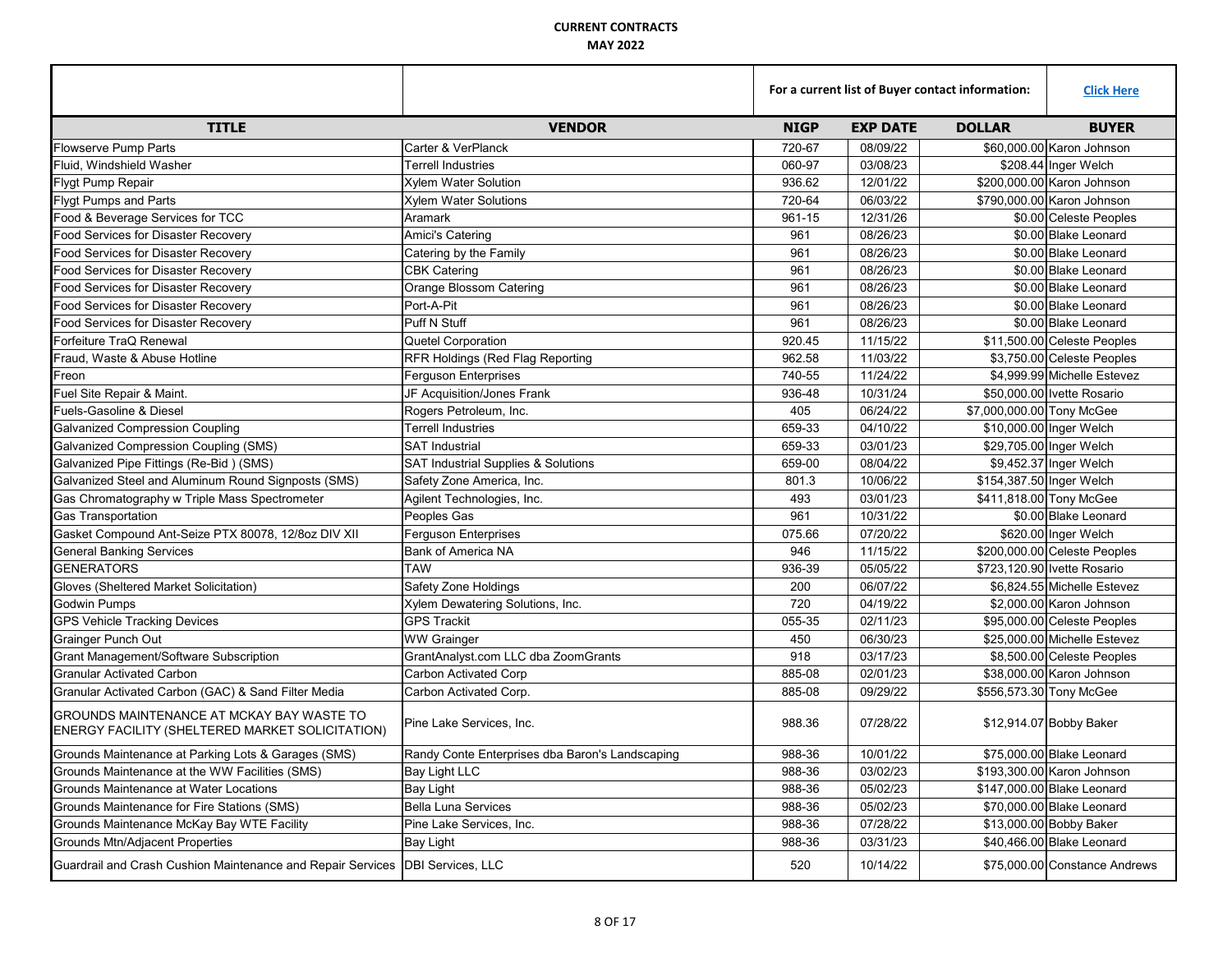|                                                                                                 |                                                          | For a current list of Buyer contact information: |                 |                             | <b>Click Here</b>                |
|-------------------------------------------------------------------------------------------------|----------------------------------------------------------|--------------------------------------------------|-----------------|-----------------------------|----------------------------------|
| <b>TITLE</b>                                                                                    | <b>VENDOR</b>                                            | <b>NIGP</b>                                      | <b>EXP DATE</b> | <b>DOLLAR</b>               | <b>BUYER</b>                     |
| <b>Guest Services &amp; Hospitality Staffing</b>                                                | <b>Sentry Event Services</b>                             | 962                                              | 07/18/22        |                             | \$132,000,00 Constance Andrews   |
| Gunfire Detection System (Shotspotter Missions)                                                 | Shot Spotter Inc                                         | 963-39                                           | 12/18/22        | \$133,500.00 Inger Welch    |                                  |
| <b>H2S Detector Tubes</b>                                                                       | Safeware, Inc.                                           | 493-42                                           | 08/12/22        |                             | \$10,000.00 Karon Johnson        |
| <b>Hach Proprietary Parts</b>                                                                   | Hach                                                     | 493-42                                           | 04/12/22        | \$85,000.00 Tony McGee      |                                  |
| Hand Tools (Sheltered Market Solicitation)                                                      | Terrell Industries                                       | 445                                              | 11/06/22        | \$95,000.00 Tony McGee      |                                  |
| Hauling & Re-use of Street Sweepings and Stormwater<br>Sediment (Sheltered Market Solicitation) | <b>Wiggins Hauling</b>                                   | 968-71                                           | 01/12/23        |                             | \$360,000.00 Constance Andrews   |
| Hazardous Waste Disposal                                                                        | EQ - The Environmental Quality Co.                       | 926-45                                           | 05/31/22        |                             | \$100,000.00 Constance Andrews   |
| <b>HCD Title Services</b>                                                                       | Investors Title & Settlement Services                    | 946-46                                           | 11/20/22        |                             | \$5,000.00 Celeste Peoples       |
| Herbicides & Insecticides                                                                       | Jamson Lab                                               | 675-45                                           | 08/12/22        |                             | \$4,000.00 Tony McGee            |
| Herbicides & Insecticides                                                                       | Site One                                                 | 675-45                                           | 08/12/22        |                             | \$4,000.00 Tony McGee            |
| High Density Polyethylene (HDPE) Pressure Tubing (Sheltered<br><b>Market Solicitation)</b>      | <b>SAT Industrial</b>                                    | 658-58                                           | 11/15/22        | \$11,923.00 Inger Welch     |                                  |
| Hooks, Shackles                                                                                 | AA Casey                                                 | 450                                              | 08/16/22        |                             | \$1,000.00 Michelle Estevez      |
| Hooks, Shackles                                                                                 | Amer TT & R                                              | 450                                              | 08/16/22        |                             | \$4,999.00 Michelle Estevez      |
| Hooks, Shackles                                                                                 | <b>Bert Lowe</b>                                         | 450                                              | 08/16/22        |                             | \$500.00 Michelle Estevez        |
| Hooks, Shackles                                                                                 | <b>Certified Sling</b>                                   | 450                                              | 08/16/22        |                             | \$2.000.00 Michelle Estevez      |
| Hooks, Shackles                                                                                 | Grainger                                                 | 450                                              | 06/30/23        |                             | \$2,000.00 Michelle Estevez      |
| Hose High Pressure                                                                              | SAT Industrial Solutions and Supplies                    | 460-85                                           | 04/15/22        | \$3,999.00 Inger Welch      |                                  |
| <b>HP Enterprise License</b>                                                                    | Ent It/Entco Government                                  | 918                                              | 10/14/22        |                             | \$6,100.00 Celeste Peoples       |
| <b>HPE Licenses</b>                                                                             | Carahsoft Technology Corp                                | 920                                              | 12/19/23        |                             | \$41,078.00 Celeste Peoples      |
| HURST JAWS OF LIFE M&R                                                                          | MUNICIPAL EMERGENCY SERVICES                             |                                                  | 02/23/23        | \$10,987.00 Ivette Rosario  |                                  |
| <b>HVAC for Collections (SMS)</b>                                                               | DJ's Commercial Air                                      | 910.36                                           | 02/02/23        |                             | \$21,897.50 Karon Johnson        |
| HVAC Services for AWT Plant (SMS)                                                               | DJ's Commercial Air                                      | 910-36                                           | 02/02/23        |                             | \$132,404.00 Karon Johnson       |
| <b>Hydra Stop Equipment</b>                                                                     | Hydra-Stop                                               | 670                                              | 05/31/22        |                             | \$30,000.00 Katrina House        |
| Hydra-Eze Lube Tube                                                                             | <b>SAT Industrial</b>                                    | 670.06                                           | 04/22/22        | \$18,954.00 Inger Welch     |                                  |
| <b>Hydrant Parts &amp; Kits</b>                                                                 | Ferguson Enterprises                                     | 340-60                                           | 08/17/22        |                             | \$10,000.00 Michelle Estevez     |
| <b>Hydrofluosilicic Acid</b>                                                                    | <b>Univar Solutions</b>                                  | 885-32                                           | 07/15/22        |                             | \$70,000.00 Katrina House        |
| Hydro-Seeding (SMS)                                                                             | Sunbelt Sod                                              | 790-50                                           | 10/20/22        | \$130,000.00 Tony McGee     |                                  |
| I Maint Support                                                                                 | <b>DP Solutions</b>                                      | 920-45                                           | 11/30/22        |                             | \$6,527.00 Karon Johnson         |
| I-275 & Links 3 Grounds Maintenance                                                             | <b>TCC Enterprises</b>                                   | 988-36                                           | 10/18/22        | \$164,000.00 Blake Leonard  |                                  |
| I-4 Interstate & Downtown Interchanges Grds Maint                                               | <b>Greenturf Services</b>                                | 988-36                                           | 01/14/23        | \$301,516.00 Blake Leonard  |                                  |
| <b>IBM Maintenance Software</b>                                                                 | <b>IBM Corporation</b>                                   | 920-05                                           | 09/30/22        |                             | \$182,000.00 Celeste Peoples     |
| <b>Illuminated Street Name Signs</b>                                                            | Eco Partnering Innovations, LLC                          | 801-87                                           | 05/27/22        | \$50,000.00 Inger Welch     |                                  |
| Imprinted Work Apparel (Sheltered)                                                              | RJ Advertising dba/B&B Sports                            | 200-57                                           | 01/12/23        |                             | \$116,300.00 Michelle Estevez    |
| Incident Response Retainer                                                                      | <b>Optiv Security</b>                                    | 918                                              | 08/10/22        |                             | \$24,750.00 Celeste Peoples      |
| Industrial Equip Vibration Anaylsis Svcs for WW                                                 | Analytical & Diagnostic Service                          | 992-53                                           | 07/31/22        |                             | \$16,000.00 Karon Johnson        |
| Innotex Particulate Barrier Hoods                                                               | <b>Fisher Scientific</b>                                 | 340-34                                           | 07/26/22        |                             | \$5,000.00 Michelle Estevez      |
| Install of Pedestrian Barricades                                                                | USA Fence                                                | 981.76                                           | 12/15/23        | \$391,140.00 Ivette Rosario |                                  |
| Installation, Maintenance, Repair and Removal of Traffic Control<br>Systems                     | Sun-Civil LLC                                            | 968-83                                           | 07/23/22        |                             | \$1,200,000.00 Constance Andrews |
| <b>Insurance Broker Services</b>                                                                | McGriff, Seibels & Williams & McGriff Insurance Services | 953                                              | 12/31/22        |                             | \$77,000.00 Blake Leonard        |
| Insurance Cert Tracking System                                                                  | Ebix, Inc.                                               | 918                                              | 12/19/23        |                             | \$21,901.00 Celeste Peoples      |
| Interactive Media & Data Collection Svcs                                                        | Mega-Fi, Inc                                             | 918                                              | 01/21/23        |                             | \$145,700.00 Celeste Peoples     |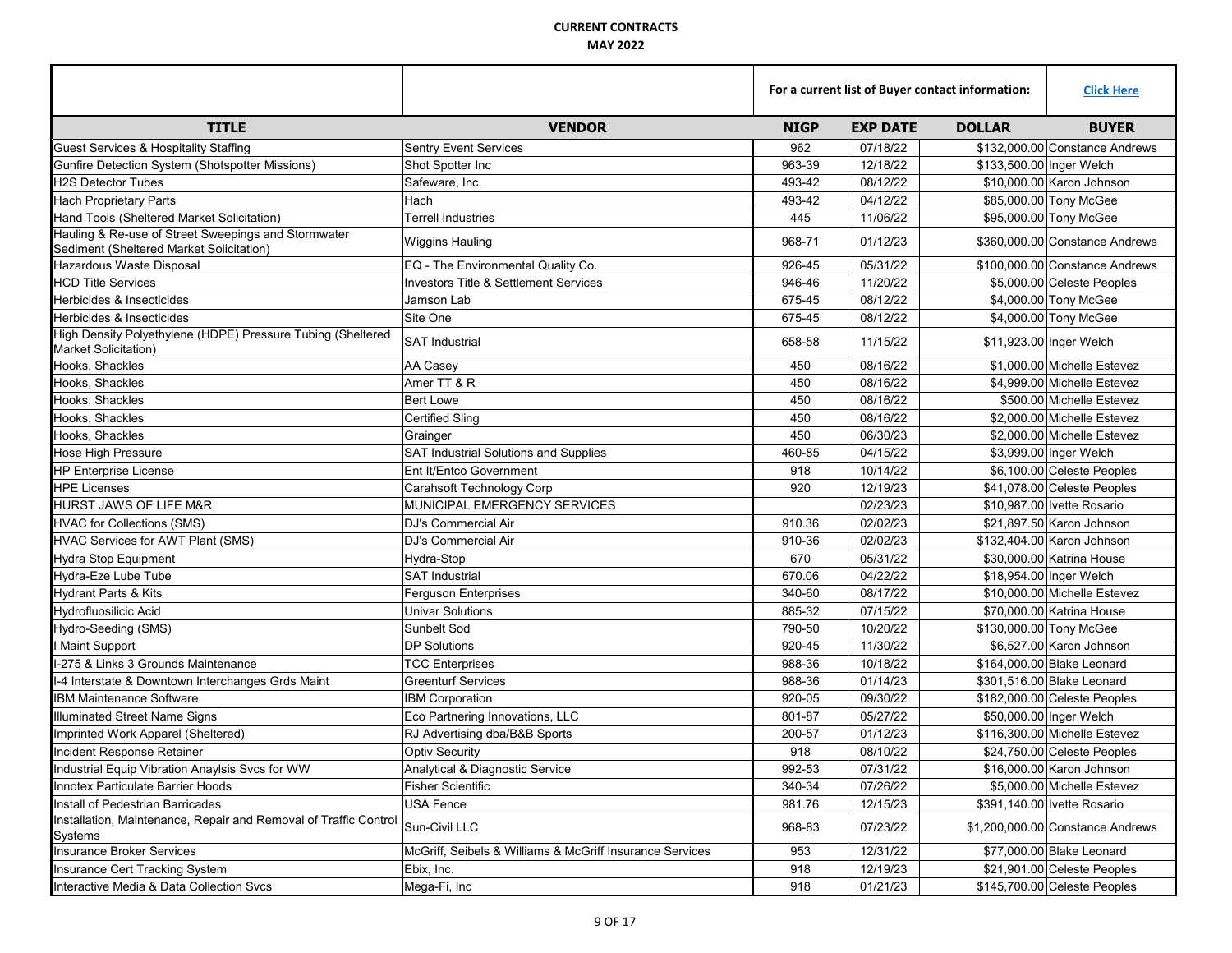|                                                                                                  |                                               | For a current list of Buyer contact information: |                 |                              | <b>Click Here</b>                 |
|--------------------------------------------------------------------------------------------------|-----------------------------------------------|--------------------------------------------------|-----------------|------------------------------|-----------------------------------|
| <b>TITLE</b>                                                                                     | <b>VENDOR</b>                                 | <b>NIGP</b>                                      | <b>EXP DATE</b> | <b>DOLLAR</b>                | <b>BUYER</b>                      |
| Interactive Voice Response (IVR) System                                                          | Selectron Technologies                        | 918                                              | 06/06/22        |                              | \$110,505.00 Celeste Peoples      |
| Interconnected Preformed Theromplastic Pavement                                                  | Ennis Flint, Inc.                             | 550-36                                           | 11/15/22        |                              | \$80,000.00 Inger Welch           |
| <b>Internal Audit Services</b>                                                                   | <b>Clifton Larson Allen</b>                   | 918-04                                           | 06/05/22        |                              | \$30,000.00 Constance Andrews     |
| Ip CCTV Cameras                                                                                  | Halifax Security Inc dba North American Video | 680.87                                           | 03/29/22        |                              | \$95,000.00 Inger Welch           |
| Ip CCTV Cameras                                                                                  | Halifax Security Inc dba North American Video | 680.87                                           | 03/29/23        |                              | \$95,000.00 Inger Welch           |
| Iron Construction Castings                                                                       | <b>Terrell Industries</b>                     | 890-30                                           | 09/02/22        |                              | \$40,000.00 Inger Welch           |
| <b>IRRIGATION SERVICES</b>                                                                       | <b>JFSR/BREIT TURF</b>                        | 934.37                                           | 11/03/22        |                              | \$20,000.00 Ivette Rosario        |
| <b>Isolation Amplifiers</b>                                                                      | Applied Industrial                            | 220-75                                           | 09/28/22        |                              | \$4,999.99 Michelle Estevez       |
| IT Executive CIO & Delegate Subscription                                                         | Gartner, Inc.                                 | 918                                              | 03/13/23        |                              | \$98,000.00 Celeste Peoples       |
| <b>IV Catheters</b>                                                                              | <b>Bound Tree</b>                             | 475                                              | 09/05/22        |                              | \$75,000.00 Michelle Estevez      |
| Jackson Street Pots & Landscape Maintenance Services                                             | Tampa Downtown Partnership                    | 988.36                                           | 10/10/22        |                              | \$40,000.00 Blake Leonard         |
| Janitorial Services at the Water Department (Sheltered)                                          | 36T                                           | 910-39                                           | 02/16/23        |                              | \$110,000.00 Tony McGee           |
| Janitorial Services at WWC (SMS)                                                                 | Xtremely Clean Janitorial                     | 910-39                                           | 08/31/22        |                              | \$31,380.00 Karon Johnson         |
| JANITORIAL SERVICES MCKAY BAY WASTE TO ENERGY<br><b>FACILITY (SMS)</b>                           | Xtremely Clean Janitorial Services, LLC3      | 910.39                                           | 06/27/22        |                              | \$42,000.00 Bobby Baker           |
| Janitorial Services McKay Bay WTE Facility                                                       | <b>Xtremely Clean</b>                         | 910-39                                           | 06/27/22        |                              | \$42,000.00 Bobby Baker           |
| Janitorial Supplies (SLBE)                                                                       | Jan San Supply, Inc.                          | 485                                              | 10/06/22        |                              | \$17,465.46 Tony McGee            |
| Janitorial Supplies (SLBE)                                                                       | Northgate Limited, Inc.                       | 485                                              | 10/06/22        |                              | \$15,773.42 Tony McGee            |
| Janitorial Supplies (SLBE)                                                                       | <b>Renew Constructions Services</b>           | 485                                              | 10/06/22        |                              | \$14,066.06 Tony McGee            |
| Janitorial Svcs for Parks North (sheltered)                                                      | ONYX CLEANING SERVICES                        | 910-39                                           | 08/21/22        |                              | \$532,710.40 Tony McGee           |
| Janitorial Svcs for Parks West Locations (Sheltered Maket<br>Solicitation)                       | Xtremely Clean Janitorial Services LLC        | 910-39                                           | 02/02/23        |                              | \$438,120.00 Tony McGee           |
| <b>JBL Parks Grounds Maint</b>                                                                   | <b>Breit Turf</b>                             | 988-36                                           | 04/05/22        |                              | \$95,000.00 Blake Leonard         |
| Jes Queue                                                                                        | <b>Mackinney Sys</b>                          | 920-45                                           | 03/20/23        |                              | \$8,100.00 Celeste Peoples        |
| Jet Fuel                                                                                         | Ascent Aviation Group, Inc.                   | 405                                              | 10/19/22        |                              | \$265,950.00 Tony McGee           |
| <b>Job Order Contracting Consultant Services</b>                                                 | The Gordian Group                             | 918-31                                           | 06/06/22        |                              | \$0.00 Katrina House              |
| <b>JOC</b> for Civil Site                                                                        | Austin Construction Group, Inc.               | 913                                              | 02/05/23        | \$1,000,000.00 Katrina House |                                   |
| JOC for Civil Site                                                                               | Johnson Laux Construction                     | 913                                              | 02/05/23        | \$1,000,000.00 Katrina House |                                   |
| JOC for Civil Site                                                                               | PCL Construction, Inc.                        | 913                                              | 02/05/23        | \$1,000,000.00 Katrina House |                                   |
| <b>JOC for General Construction</b>                                                              | Commercial Interiors Inc.                     | 912                                              | 02/05/23        | \$1,000,000.00 Katrina House |                                   |
| <b>JOC for General Construction</b>                                                              | <b>Gibraltar Construction Company</b>         | 912                                              | 02/05/23        | \$1,000,000.00 Katrina House |                                   |
| <b>JOC for General Construction</b>                                                              | Johnson Laux Construction                     | 912                                              | 02/05/23        | \$1,000,000.00 Katrina House |                                   |
| Kompan Playground Equip                                                                          | Kompan, Inc.                                  | 650                                              | 12/05/22        |                              | \$46,272.31 Tony McGee            |
| Kronos / Telestaff for TFR and TPD                                                               | Kronos                                        | 918                                              | 04/07/22        |                              | \$422,913.24 Celeste Peoples      |
| Lab Purified Water System Maintenance & Service                                                  | EWT dba Evoqua Water                          | 910-77                                           | 07/31/22        |                              | \$7.499.80 Karon Johnson          |
| Labworks System                                                                                  | Labworks, LLC                                 | 920                                              | 02/20/23        |                              | \$14,538.00 Celeste Peoples       |
| Landfill Disposal Ash Residue                                                                    | Republic Services                             | 926                                              | 05/06/22        |                              | $$1,320,000.00$ Constance Andrews |
| Landscape & Construction Materials (Rebid)                                                       | SLM (Southern Landscape Materials)            | 745                                              | 02/15/23        |                              | \$70,000.00 Michelle Estevez      |
| Landscape Maintenance at Sewage Pumping Stations (SMS)                                           | TCC Enterprises, Inc.                         | 988-36                                           | 07/28/22        |                              | \$106,175.00 Karon Johnson        |
| Landscape Structure Playground Equipment                                                         | <b>Rep Svcs</b>                               | 650                                              | 12/13/22        |                              | \$4,999.00 Tony McGee             |
| Laser Printing and Mailing of Utility Bills, Code Enforcement and<br><b>Business Tax Notices</b> | Northeast II, Inc. dba TC Delivers            | 966-86                                           | 08/21/22        |                              | \$440,750.00 Constance Andrews    |
| Lease Truck Mounted Vacuum Sweepers                                                              | Santander Leasing                             | 765-77                                           | 09/25/22        |                              | \$0.00 Blake Leonard              |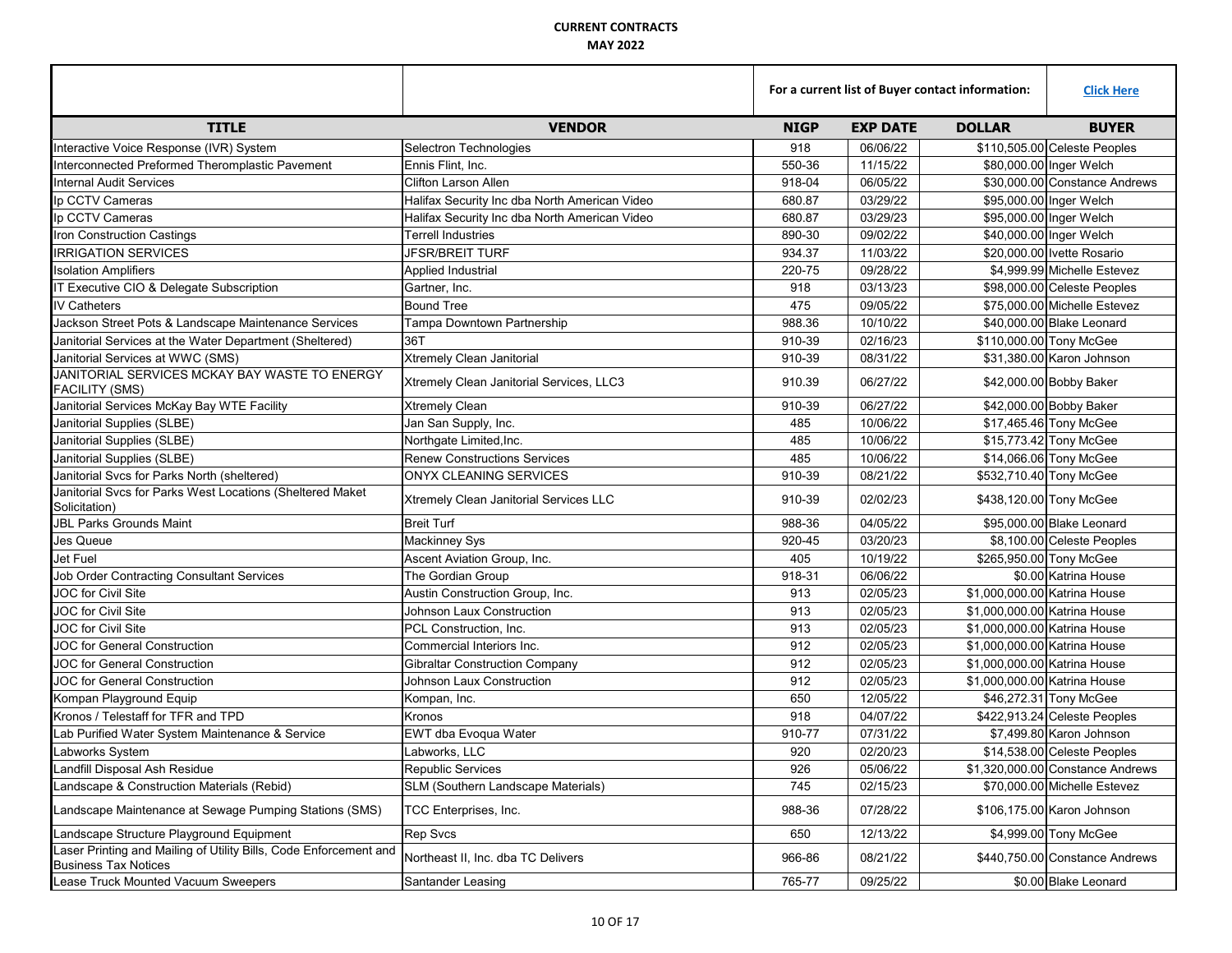|                                                              |                                      | For a current list of Buyer contact information: |                 |                            | <b>Click Here</b>             |
|--------------------------------------------------------------|--------------------------------------|--------------------------------------------------|-----------------|----------------------------|-------------------------------|
| <b>TITLE</b>                                                 | <b>VENDOR</b>                        | <b>NIGP</b>                                      | <b>EXP DATE</b> | <b>DOLLAR</b>              | <b>BUYER</b>                  |
| <b>Leasing Undercover Vehicles</b>                           | Enterprise                           | 070-06                                           | 03/06/23        |                            | \$117,500,00 Blake Leonard    |
| Legal Document and Case Management Software                  | Legal Files Software                 | 920.45                                           | 12/16/22        |                            | \$67,974.00 Celeste Peoples   |
| Legal Services Telecommunications                            | <b>William Peebles</b>               | 918-04                                           | 11/30/22        |                            | \$100,000.00 Celeste Peoples  |
| Legislative Counseling Srvcs                                 | <b>William Peebles</b>               | 918                                              | 12/01/22        |                            | \$60,000.00 Celeste Peoples   |
| Legislative Intelligence Software                            | Lobby Tools                          | 918                                              | 10/31/22        |                            | \$3,925.00 Celeste Peoples    |
| License Plate Reader (LPR) Genetec Camera                    | Minuteman Security Technologies      | 915                                              | 10/20/24        |                            | \$138,419.76 Michelle Estevez |
| Life/Accidental Death Insurance                              | Reliastar                            | 953-63                                           | 09/30/22        |                            | \$550,000.00 Blake Leonard    |
| Light Bars and Accessories with Installation, Spec. No. 2-18 | Dana Safety Supply, Inc.             | 055-57,79                                        | 02/13/23        | \$1,592,700.00 Inger Welch |                               |
| LimeGrit Removal Services                                    | US Ecology Tampa, Inc.               | 968-71                                           | 10/22/22        |                            | \$38,100.00 Constance Andrews |
| Limerock (Base Material)(Sheltered)                          | <b>Ortzak Construction Group LLC</b> | 750-95                                           | 07/31/22        |                            | \$227,500.00 Michelle Estevez |
| Limestone #57 (no Shell)                                     | <b>Touchdown Logistics</b>           | 750-89                                           | 05/04/22        |                            | \$39,000.00 Michelle Estevez  |
| Lincoln Software                                             | Pen-Link                             | 920-45                                           | 09/30/22        |                            | \$33,700.00 Celeste Peoples   |
| inen Service - TFR                                           | Zips Dry Cleaners                    | 954-05                                           | 05/28/22        |                            | \$3,466.91 Michelle Estevez   |
| Liquid Catonic Polymer                                       | Polydyne Inc.                        | 885-77                                           | 01/22/23        |                            | \$1,220,906.00 Karon Johnson  |
| Liquid Caustic Soda                                          | Brenntag Mid-South, Inc.             | 885.78                                           | 06/02/22        |                            | 1,976.335.20 Katrina House    |
| Liquid Caustic Soda Pump Stations                            | <b>Univar Solutions USA</b>          | 885-78                                           | 10/07/22        |                            | \$126,307.50 Karon Johnson    |
| Liquid Chlorine                                              | Allied Universal Corp.               | 885-78                                           | 06/24/22        |                            | \$2,384,464.00 Katrina House  |
| Liquid Ferric Sulfate                                        | Kemira Water                         | 885-44                                           | 04/17/22        |                            | \$4,400,000.00 Katrina House  |
| Liquid Methanol                                              | Polydyne, Inc                        | 885                                              | 06/03/22        |                            | \$2,844,000.00 Karon Johnson  |
| Liquid Oxygen                                                | Matheson Tri Gas                     | 885                                              | 09/16/22        |                            | \$486,020.00 Katrina House    |
| Liquid Sodium Bisulfite Rebid                                | Odyssey Manufacturing Co.            | 885.44                                           | 08/13/22        |                            | \$99,000.00 Katrina House     |
| Liquid Sulfur Dioxide                                        | Allied Universal Corp.               | 885-47                                           | 07/29/23        |                            | \$359,280.00 Karon Johnson    |
| Long Term Disability Insurance                               | Life Insurance Co. of N.A.           | 953                                              | 12/31/22        |                            | \$800,000.00 Blake Leonard    |
| Machine Shop Repair Services                                 | Padgett Swann                        | 928-54                                           | 09/29/22        |                            | \$100,000.00 Karon Johnson    |
| Mainframe Support Services                                   | <b>Solution Architechs</b>           | 918                                              | 09/30/22        |                            | \$96,250.00 Celeste Peoples   |
| MAINT & REPAIR OF LAWN EQUIPMENT                             | M & M Mowers                         | 934-46                                           | 11/11/22        |                            | \$35,000.00 Ivette Rosario    |
| MAINT & REPAIR OF TFR MARINE VESSELS                         | <b>VIKINGS</b>                       | 959.24                                           | 05/12/22        |                            | \$91,000.00 Ivette Rosario    |
| Maintenance of SCADA                                         | <b>HSQ Tech</b>                      | 920-78                                           | 09/30/22        |                            | \$6,180.00 Karon Johnson      |
| <b>Mako Compressors</b>                                      | <b>Channel Innovations</b>           | 936.08                                           | 09/30/22        |                            | \$10,000.00 Ivette Rosario    |
| <b>Managed Print Services</b>                                | Xerox Corp.                          | 939-55                                           | 01/18/23        |                            | \$879,798.00 Celeste Peoples  |
| Manhole Riser Rings; Pivoted Turnbuckle Manhole Riser Rings  | American Hwy Prod                    | 890-30                                           | 11/09/22        |                            | \$25,000.00 Inger Welch       |
| Marjorie Park Marina Fuel Pump to Accept Credit/Debit Cards  | ControlScan Inc                      | 920                                              | 06/23/22        |                            | \$5,760.00 Celeste Peoples    |
| Markers, Hydrant, Permanent Reflective (Self-Adhesive)       | Safety Zone America                  | 550-08                                           | 11/30/22        |                            | \$22,000.00 Inger Welch       |
| Marketing and Media Relations Services for Ybor City         | <b>HCP Associates</b>                | 961                                              | 09/30/23        |                            | \$300,000.00 Blake Leonard    |
| Markings for Police Sedans                                   | International Nameplate US, Inc.     | 550-72, 255-30                                   | 04/01/22        |                            | \$6,500.00 Inger Welch        |
| <b>Master Subscription Agreement</b>                         | <b>Meltwater News US</b>             | 962.58                                           | 11/04/22        |                            | \$25,000.00 Celeste Peoples   |
| MCKAY BAY WASTE TO ENERGY (WTE) PLANT CARBON                 | Carbonxt                             | 885.08                                           | 10/31/22        |                            | \$94,000.00 Bobby Baker       |
| MCKAY BAY WTE PLANT SALT,                                    | Ashberry Water                       | 775.9                                            | 10/31/22        |                            | \$10,752.00 Bobby Baker       |
| MCKAY BAY WTE QUICKLIME                                      | Lhoist                               | 855.78                                           | 09/29/22        |                            | \$993,825.00 Bobby Baker      |
| <b>Media Monitoring System</b>                               | Media Sonar                          | 915                                              | 02/27/23        |                            | \$19,500.00 Celeste Peoples   |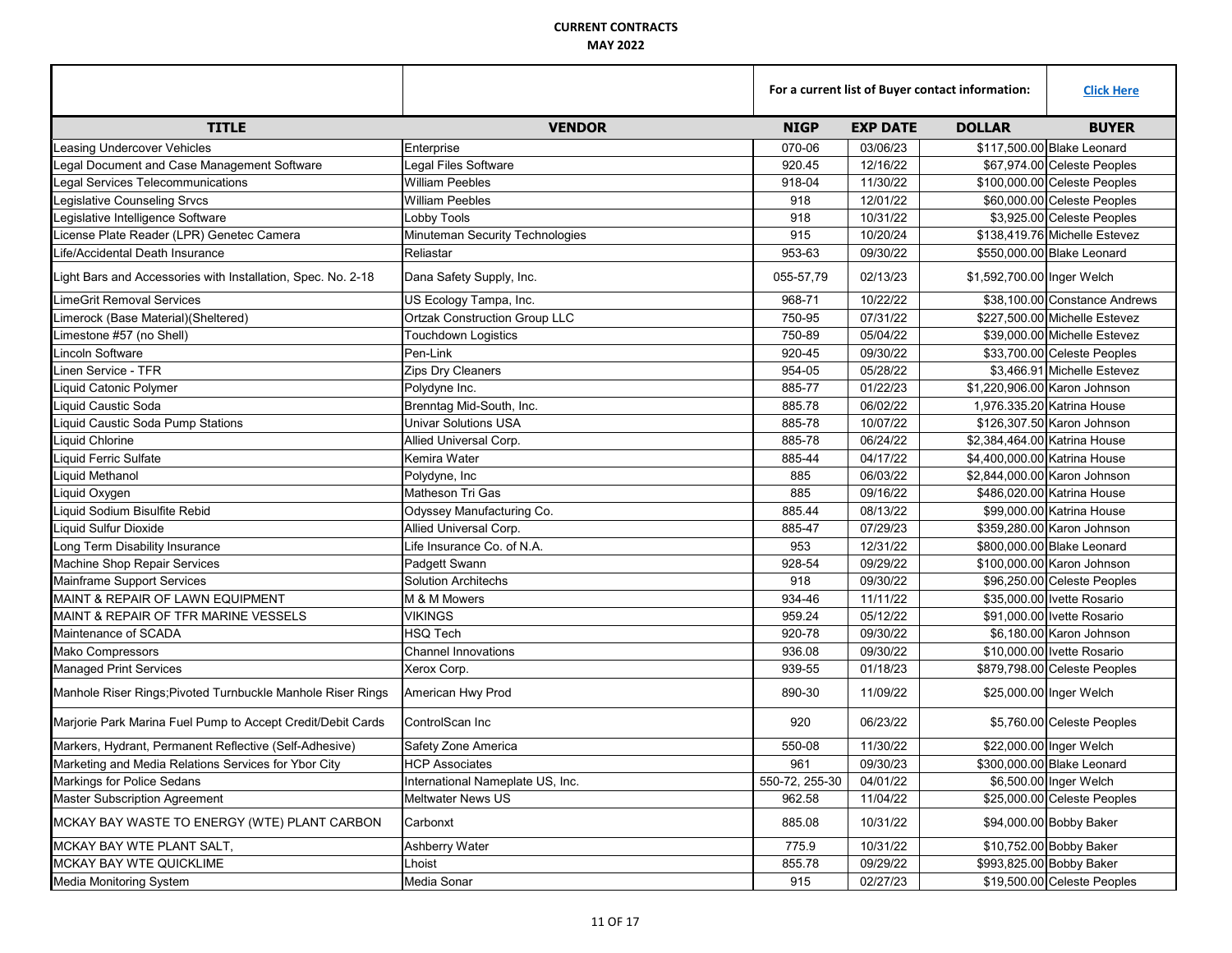|                                                                               |                                           | For a current list of Buyer contact information: |                 |                                             | <b>Click Here</b>              |
|-------------------------------------------------------------------------------|-------------------------------------------|--------------------------------------------------|-----------------|---------------------------------------------|--------------------------------|
| <b>TITLE</b>                                                                  | <b>VENDOR</b>                             | <b>NIGP</b>                                      | <b>EXP DATE</b> | <b>DOLLAR</b>                               | <b>BUYER</b>                   |
| Medical Director for Advanced Life Support (ALS) Services                     | Team Health                               | 948-74                                           | 03/07/22        |                                             | \$45,000.00 Constance Andrews  |
| <b>Medical Supplies</b>                                                       | <b>Bound Tree Medical</b>                 | 475-                                             | 02/19/23        |                                             | \$175,000.00 Michelle Estevez  |
| <b>Medical Supplies</b>                                                       | Henry Schein                              | 475-                                             | 02/19/23        |                                             | \$123,000.00 Michelle Estevez  |
| <b>Medical Supplies</b>                                                       | Nashville Medical                         | 475                                              | 02/19/23        |                                             | \$30,000.00 Michelle Estevez   |
| <b>Medical Supplies</b>                                                       | Quadmed                                   | 475-                                             | 02/19/23        |                                             | \$20,000.00 Michelle Estevez   |
| <b>Medical Supplies</b>                                                       | <b>Zoll Medical</b>                       | 475-                                             | 02/19/23        |                                             | \$80,000.00 Michelle Estevez   |
| MicroMod Controllers                                                          | <b>Micromod Automation &amp; Controls</b> | 890-08                                           | 02/10/23        |                                             | \$35,000.00 Karon Johnson      |
| <b>Microsoft Consulting Svcs</b>                                              | Microsoft                                 | 918-29                                           | 11/30/23        |                                             | \$575,800.00 Celeste Peoples   |
| Microsoft Enterprise                                                          | SHI International                         | 920                                              | 12/01/23        |                                             | \$1,854,552.42 Celeste Peoples |
| <b>Misc Brushes</b>                                                           | Mine & Mill                               | 145-00                                           | 08/10/22        |                                             | \$5,000.00 Tony McGee          |
| Misc Kitchen Items                                                            | Cook's Direct, Inc.                       | 240                                              | 10/14/22        |                                             | \$5,942.52 Tony McGee          |
| Misc Mechanical Maintenance                                                   | Moreno Industrial Service                 | 936-91                                           | 08/25/22        |                                             | \$587,850.00 Karon Johnson     |
| Misc. Arborist Services                                                       | Dark Moss                                 | 988.02                                           | 12/16/22        |                                             | \$56,045.00 Blake Leonard      |
| Misc. Oils, Lubes & Greaser                                                   | Palmdale Oil Company                      | 405                                              | 03/22/22        |                                             | \$7,299.30 Katrina House       |
| Miscellaneous Gauges                                                          | Lehman Pipe & Plumbing                    | 220-18                                           | 02/23/23        |                                             | \$4,000.00 Michelle Estevez    |
| Miscellaneous Hoses and Accessories (Sheltered Market<br>Solicitation)        | SAT Industrial Supplies & Solutions, LLC  | 460-00                                           | 11/16/22        |                                             | \$55,000.00 Inger Welch        |
| Miscellaneous Oils and Lubricants (Sheltered Market<br>Solicitation)          | Terrell Industries                        | 405                                              | 03/13/23        |                                             | \$6,989.00 Katrina House       |
| Miscellaneous Pipe Cement, Cleaners and Compounds<br>(Sheltered)              | Terrell Industries                        | 670-05                                           | 06/12/22        |                                             | \$15,000.00 Katrina House      |
| Miscellaneous Plumbing Supplies (Sheltered Market Solicitation) SAT Solutions |                                           | 670-00                                           | 03/13/23        |                                             | \$10,073.46 Katrina House      |
| Miscellaneous Small Valves (Sheltered)                                        | <b>SAT Industrial Supplied</b>            | 670-00                                           | 06/21/22        |                                             | \$10,718.73 Katrina House      |
| Mntn & Inventory Application                                                  | <b>Dude Solutions</b>                     | 920                                              | 02/29/22        |                                             | \$8,377.29 Celeste Peoples     |
| Morpho Trak Annual Maintenance                                                | Morpho, Inc. dba Idemia                   | 920                                              | 10/31/22        |                                             | \$18,665.00 Celeste Peoples    |
| Mortgage & Portfolio Mgmt Svc                                                 | <b>AmeriNational Comm Svcs</b>            | 946                                              | 05/05/24        |                                             | \$35,000.00 Celeste Peoples    |
| Motorola Mir Controller & Components                                          | <b>Central Control Systems</b>            | 670-17                                           | 10/07/22        |                                             | \$61,995.00 Katrina House      |
| <b>Moving Services</b>                                                        | Commercial Moving & Storage, Inc.         | 962-56                                           | 09/30/22        |                                             | \$150,000.00 Constance Andrews |
| MRO - Fast Solutions Units                                                    | Fastenal                                  | 165                                              | 06/30/23        |                                             | \$187,500.00 Tony McGee        |
| <b>MRO Supplies &amp; Services</b>                                            | Fastenal                                  |                                                  | 06/30/23        |                                             | \$25,000.00 Tony McGee         |
| Mulch Purchased, Delivered and/or Installed                                   | <b>Greenturf Services</b>                 | 335-72                                           | 08/01/22        |                                             | \$350,000.00 Tony McGee        |
| Narcotics Unit Care Application                                               | CI Technologies                           | 918                                              | 09/25/22        |                                             | \$18,350.00 Celeste Peoples    |
| <b>Natural Gas Services</b>                                                   | Gas South/fka Infinite Energy             | 961                                              | 09/30/22        |                                             | \$900,000.00 Blake Leonard     |
| <b>Neighborly Software SAAS</b>                                               | Benevate.Inc.                             | 920-                                             | 09/18/22        |                                             | \$13,500.00 Celeste Peoples    |
| Network & Internet Access Services                                            | Spectrum fka Bright House                 | 915                                              | 06/30/22        |                                             | \$100,000.00 Celeste Peoples   |
| NIGHT VISION MONOCULARS FOR THE TACTICAL<br><b>RESPONSE TEAM.</b>             | Sellmark Corporation                      | 680.85, 680.65                                   | 01/13/23        | based approved UASI  Inger Welch<br>funding |                                |
| Nitrile Personal Protective Gloves (Sheltered)                                | <b>Buyer's Point</b>                      | 475                                              | 03/03/23        |                                             | \$125,000.00 Michelle Estevez  |
| Nitrile Personal Protective Gloves (Traditional)                              | Henry Schein                              | 475                                              | 05/19/22        |                                             | \$309,225.12 Michelle Estevez  |
| Nitrogen Analyzer                                                             | OI Corporation                            | 938-63                                           | 01/10/23        |                                             | \$10,000.00 Karon Johnson      |
| North Parks Grounds Maintenance                                               | Nelson's Tree Farm & Nursery              | 988-36                                           | 05/05/23        |                                             | \$317,000.00 Blake Leonard     |
| <b>Odor Control</b>                                                           | EWT/Evoqua                                | 981-84                                           | 02/11/23        | \$26,260,840.00 Karon Johnson               |                                |
| Off Site Records Management Services                                          | <b>Certified Records Mgmt</b>             | 962                                              | 09/30/22        |                                             | \$406,422.00 Constance Andrews |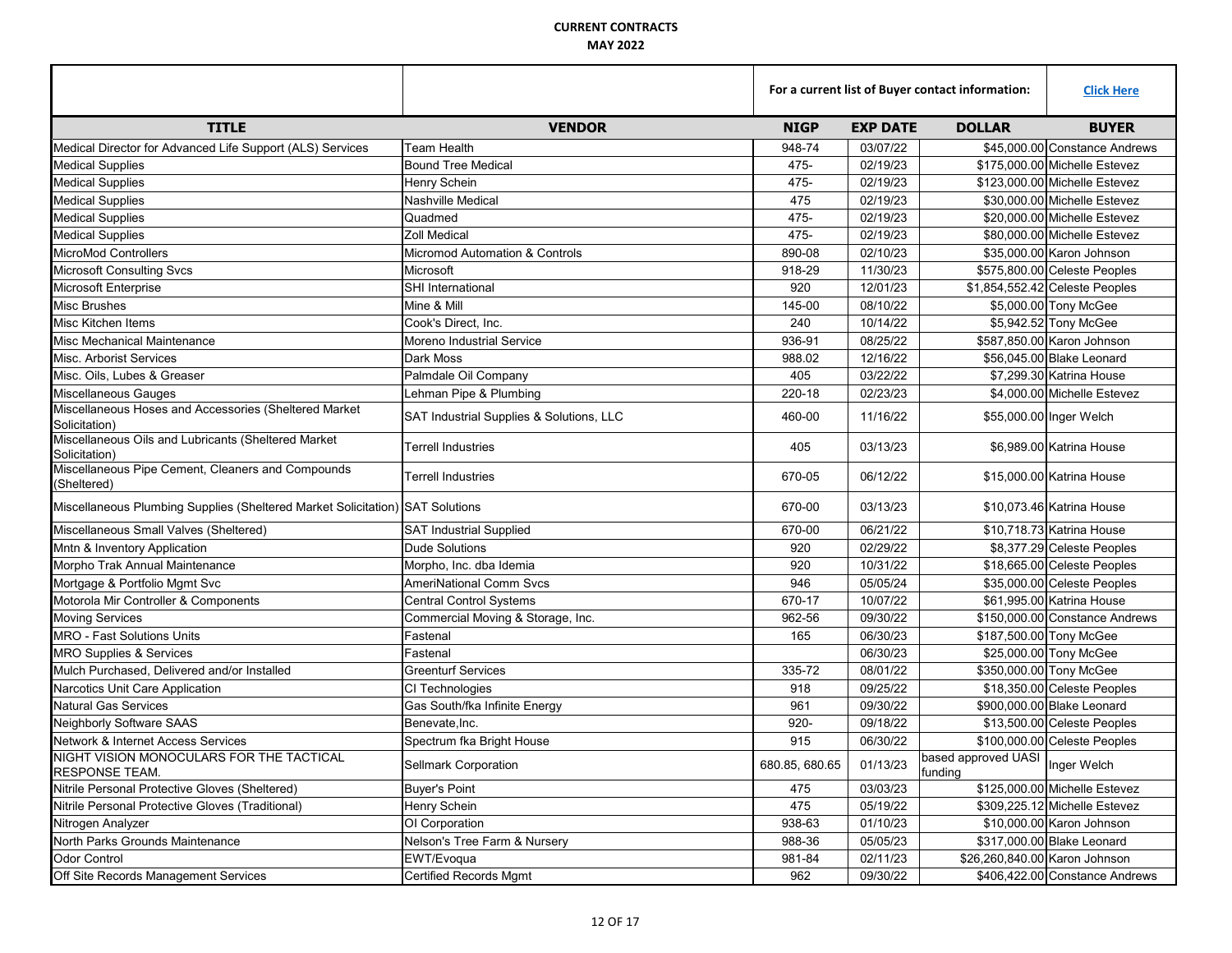|                                                                          |                                            |               | For a current list of Buyer contact information: |                                          |                                 |
|--------------------------------------------------------------------------|--------------------------------------------|---------------|--------------------------------------------------|------------------------------------------|---------------------------------|
| <b>TITLE</b>                                                             | <b>VENDOR</b>                              | <b>NIGP</b>   | <b>EXP DATE</b>                                  | <b>DOLLAR</b>                            | <b>BUYER</b>                    |
| <b>Office Furniture</b>                                                  | *Multiple vendors                          | 425           | 12/01/23                                         |                                          | \$100,000.00 Michelle Estevez   |
| Office Supply Catalog Bid                                                | Office Depot                               | 615-00        | 04/17/22                                         |                                          | \$400,000.00 Michelle Estevez   |
| Oil Analysis Services                                                    | R & G Laboratories                         | 992-59        | 05/10/23                                         |                                          | \$6,000.00 Karon Johnson        |
| Oils, Lubricants & Greases                                               | <b>Bert Lowe</b>                           | 405           | 12/08/22                                         |                                          | \$20,185.50 Katrina House       |
| On Street Automated Parking & Payment Solutions                          | Standard Parking; SP Plus Corporation      | 550           | 10/31/222                                        |                                          | 500,0000 Inger Welch            |
| Operational Staffing Svcs at TCC                                         | Owens, Renz & Lee Co., Inc.                | 910-39        | 07/31/22                                         | \$2,224,095.00 Ivette Rosario            |                                 |
| <b>Oracle Cloud Services</b>                                             | Oracle America, Inc.                       | 918           | 11/04/25                                         |                                          | \$11,044,381.00 Celeste Peoples |
| Orange Safety Fence                                                      | SAT Industrial Supplies & Solutions, LLC   | 550-79        | 08/13/22                                         |                                          | \$975.00 Inger Welch            |
| <b>OSIsoft PI System</b>                                                 | Carahsoft                                  | 208-88        | 05/31/23                                         |                                          | \$90,308.92 Celeste Peoples     |
| P & R Automated Tracking Systems Maintenance                             | Vermont                                    | 918           | 09/30/22                                         |                                          | \$10,296.04 Celeste Peoples     |
| Paint Supplies                                                           | Mine & Mill                                | 630-          | 02/01/23                                         |                                          | \$4,999.00 Michelle Estevez     |
| Paint, Aerosol Spray                                                     | Safety Zone America                        | 630-64        | 04/09/22                                         |                                          | \$40,000.00 Michelle Estevez    |
| Paints & Finishes                                                        | The Sherwin Williams                       | 630-          | 02/04/23                                         |                                          | \$14,133.42 Michelle Estevez    |
| Paper, Towels and Toilet Tissue                                          | All Florida Paper, Inc.                    | 640           | 02/24/23                                         |                                          | \$8,968.80 Tony McGee           |
| Parking Garage Equipment                                                 | Skidata, Inc.                              | 936           | 08/19/25                                         | \$3,987,389.00 Tony McGee                |                                 |
| Parks & Playgrounds Equipment                                            | Playcore dba Dominica                      | 650           | 12/05/22                                         |                                          | \$20,000.00 Tony McGee          |
| Parts & Service for EVOQUA Water Tech/Wallace & Tiernan                  | Water Treatment & Control Co               | 890.08, 28    | 12/15/22                                         |                                          | \$30,000.00 Inger Welch         |
| Passport Host Integration Subscription                                   | Rocket Software                            | 920           | 07/31/22                                         |                                          | \$5,380.00 Celeste Peoples      |
| Pavement Markers: Raised, Reflectorized and Related<br>Materials.        | Ennis Flint, Inc. Traffic Supplies & Dist; | 550.88        | 10/17/24                                         | 160,000 (EF) 60,000 Inger Welch<br>(TSD) |                                 |
| Pay-by-Phone/ App Services for Parking                                   | Flowbird, PBP, Passport and ParkMobile     | 550, 920      | 03/16/25                                         |                                          | \$0.00 Inger Welch              |
| Payment, Collection & Remittance of Customer Utility Bills               | <b>Amscot Corporation</b>                  | 946           | 07/12/22                                         |                                          | \$0.00 Constance Andrews        |
| Payroll Tax Software                                                     | Vertex, Inc.                               | 918           | 06/25/22                                         |                                          | \$11,929.00 Celeste Peoples     |
| Pension Admin System Consulting Svcs                                     | <b>Linea Solutions</b>                     | 918           | 05/28/22                                         |                                          | \$1,256,316.85 Celeste Peoples  |
| PensionGold Software License & Hosting Services                          | Levi Ray & Shoup Inc                       | 920-45        | 09/30/24                                         |                                          | \$4,221,125.47 Celeste Peoples  |
| Performance Essential Maint                                              | Rocket Software                            | 920           | 04/30/22                                         |                                          | \$18,811.71 Celeste Peoples     |
| Perry Harvey Park Grounds Maintenance (Sheltered Market<br>Solicitation) | <b>Pine Lake Services</b>                  | 988-36        | 12/21/22                                         |                                          | \$45,297.00 Blake Leonard       |
| <b>Pest Control Services</b>                                             | <b>JMCKLC/CITARELLA</b>                    | 910-59        | 02/28/23                                         |                                          | \$50,358.00 Ivette Rosario      |
| Physical Exams for TFR                                                   | Adventist dba Florida Hospital Centra Care | 948           | 09/30/22                                         |                                          | \$100,000.00 Celeste Peoples    |
| Pipe Fittings and Miscellaneous Plumbing Supplies (Shetler)              | <b>SAT Industrial</b>                      | 659.33, 42,50 | 07/02/22                                         |                                          | \$1,118.64 Inger Welch          |
| Plastics (Building Supplies)                                             | <b>Total Plastics</b>                      | 665           | 07/31/22                                         |                                          | \$4.999.00 Michelle Estevez     |
| <b>Plumbing Services</b>                                                 | <b>Dyser Plumbing</b>                      | 910-60        | 05/31/22                                         |                                          | \$55,000.00 Karon Johnson       |
| Plumbing SHELTERED MARKET SOLICITATION                                   | APOLLO CONSTRUCTION                        | 910-60        | 09/16/22                                         |                                          | \$250,000.00 Ivette Rosario     |
| Plumbing SHELTERED MARKET SOLICITATION                                   | LARSON PLUMBING                            | 910-60        | 09/16/22                                         |                                          | \$250,000.00 Ivette Rosario     |
| Plumbing SHELTERED MARKET SOLICITATION                                   | <b>MCLAIN PLUMBING</b>                     | 910.60        | 09/16/22                                         |                                          | \$250,000.00 Ivette Rosario     |
| PM & Repair of Fire Protection Svcs & Fire Alarm                         | Cintas                                     | 936-09        | 10/17/22                                         |                                          | \$12,000.00 Karon Johnson       |
| PM & Repair of Supply & Exhaust Fans                                     | Mechanical Services dba EMCOR-MSI          | 910-38        | 10/19/22                                         |                                          | \$85,000,00 Karon Johnson       |
| PM & Repair Services of VFD's                                            | Icon Supply                                | 936-25        | 04/05/23                                         |                                          | \$40,000.00 Karon Johnson       |
| PM for Elect Devices                                                     | <b>Reliability Consulting</b>              | 936.25        | 01/16/23                                         |                                          | \$7,000.00 Karon Johnson        |
| PM'S FOR STYKER STRETCHERS                                               | STRYKER MEDICAL                            | 938           | 09/16/22                                         |                                          | \$16,896.60 Ivette Rosario      |
| <b>Police Cars Services</b>                                              | <b>Bill Currie Ford</b>                    | 928           | 03/04/23                                         |                                          | \$1,200,000.00 Blake Leonard    |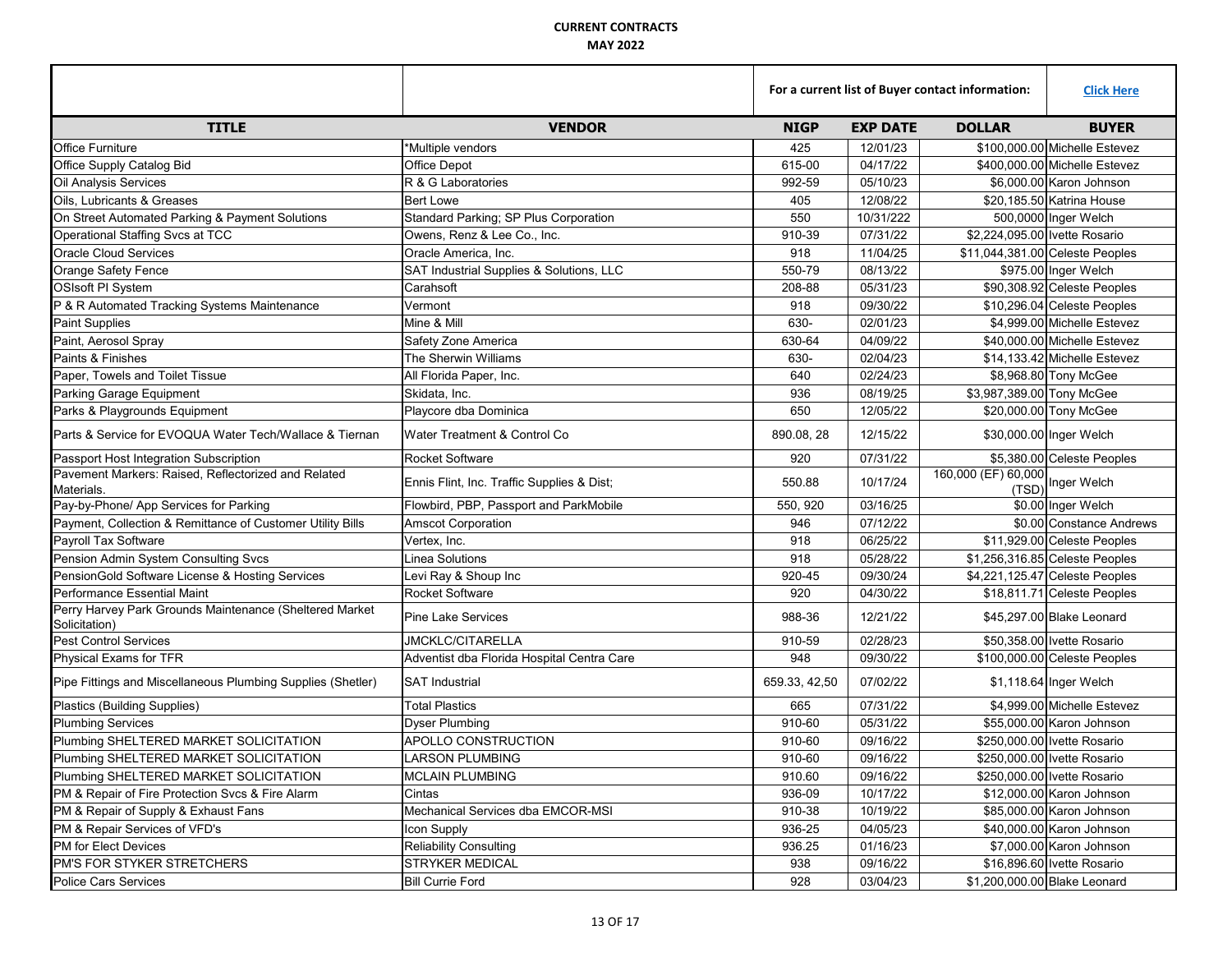|                                                                                                     |                                                |                                              | For a current list of Buyer contact information: |                          |                               |
|-----------------------------------------------------------------------------------------------------|------------------------------------------------|----------------------------------------------|--------------------------------------------------|--------------------------|-------------------------------|
| <b>TITLE</b>                                                                                        | <b>VENDOR</b>                                  | <b>NIGP</b>                                  | <b>EXP DATE</b>                                  | <b>DOLLAR</b>            | <b>BUYER</b>                  |
| Polyethylene Water Meter Boxes and Meter Box Covers 2nd<br>Renewal                                  | Terrell Industries                             | 210-45, 890-40                               | 05/21/22                                         | \$567,000.00 Inger Welch |                               |
| Pond Maintenance at Water Treatment Facility (Sheltered<br>Market Solicitation)                     | Williams Landscape                             | 988-36                                       | 11/27/22                                         |                          | \$42,373.00 Blake Leonard     |
| Pool & Fountain Chemicals                                                                           | Hawkins                                        | 885-40                                       | 01/12/23                                         |                          | \$184,590.00 Katrina House    |
| Portable Generator Inspect & Repair                                                                 | <b>Paramount Power</b>                         | 936                                          | 04/14/23                                         |                          | \$60,000.00 Karon Johnson     |
| Portable Restrooms for TCC                                                                          | Imperial Restrooms, Inc.                       | 155-70                                       | 09/29/22                                         |                          | \$127,500,00 Michelle Estevez |
| Portable Toilet Rental                                                                              | <b>Portable Sanitation</b>                     | 155-70                                       | 03/27/23                                         |                          | \$35,000.00 Michelle Estevez  |
| Portland & Masonry Cement (Bags)(Sheltered)                                                         | <b>Beato Group</b>                             | 150-12                                       | 08/30/22                                         |                          | \$45,000.00 Michelle Estevez  |
| Postage Bulk Rate Mailing                                                                           | <b>US Postmaster</b>                           | 963-57                                       | 02/15/23                                         | \$800,000.00 Inger Welch |                               |
| PowerDMS Software Subscription/Hosting                                                              | PowerDMS                                       | 920-45                                       | 09/30/22                                         |                          | \$19,680.00 Celeste Peoples   |
| <b>Precast Concrete Thrust Blocks</b>                                                               | <b>SAT Industrial</b>                          | 210-72                                       | 08/03/22                                         |                          | \$43,723.25 Inger Welch       |
| Predictive Maint Program                                                                            | Vibra-Analysis                                 | 992-55                                       | 04/07/22                                         |                          | \$28,660.00 Constance Andrews |
| Pressure Washing                                                                                    | Santana Pressure Washing                       | 962-00                                       | 02/04/23                                         |                          | \$10,000.00 Karon Johnson     |
| Preventive Maintenance, Warranty and Non-Warranty Repairs<br>for Harley-Davidson Police Motorcycles | Cigar City Motors dba Harley-Davidson of Tampa | 929-62                                       | 11/24/22                                         |                          | \$24,500.00 Blake Leonard     |
| <b>Print Business Cards</b>                                                                         | Output Printing d/b/a Allegra Print & Imaging  | 966-07                                       | 09/20/22                                         |                          | \$4,999.00 Constance Andrews  |
| Process & Marketing Recyclable Material                                                             | WM Recycle America, LLC                        | 926                                          | 05/03/22                                         |                          | 1,520000 Constance Andrews    |
| Professional & Technical Staffing Svcs                                                              | Mainzer Management, Inc. dba Tech Staff        | 961                                          | 08/28/22                                         |                          | \$700,000.00 Blake Leonard    |
| Professional & Technical Staffing Svcs                                                              | <b>Personnel Solutions Plus</b>                | 961                                          | 08/28/22                                         |                          | \$295,000.00 Blake Leonard    |
| Professional Building Inspection                                                                    | C.A.P.                                         | 909                                          | 01/12/23                                         |                          | \$500,000.00 Ivette Rosario   |
| Professional Building Inspection                                                                    | Joe Payne                                      | 909                                          | 01/12/23                                         |                          | \$500,000.00 Ivette Rosario   |
| Project Management Services for Cayenta Customer<br>Information System Upgrades                     | <b>Whitlock Consulting Group</b>               | 918-87                                       | 12/02/22                                         |                          | \$195,902.00 Celeste Peoples  |
| <b>Project Mgmt Subscription</b>                                                                    | Achieve It                                     | 918                                          | 09/25/22                                         |                          | \$24,999.00 Celeste Peoples   |
| Proofpoint Digital Risk Protection, PSAT Enterprise, PFPT<br><b>Threat Response</b>                 | Carahsoft                                      | 920                                          | 04/29/23                                         |                          | \$60,875.49 Celeste Peoples   |
| Proofpoint Subscription & Support                                                                   | CDW-G                                          | 920                                          | 09/29/22                                         |                          | \$68,250.00 Celeste Peoples   |
| Property Clearing & Debris Removal-SLBE                                                             | Nelson's Tree Farm & Nursery                   | 988-36                                       | 10/13/22                                         |                          | \$200,000.00 Blake Leonard    |
| Protective Ballistic Vests & Helmets for Fire and Emer Medical                                      | Fire Armor                                     | 680.08,340.34,3<br>45.56                     | 02/17/23                                         |                          | \$72,000.00 Inger Welch       |
| Psychological Screening Services                                                                    | <b>Bailey Psychological Group</b>              | 948-76                                       | 08/25/22                                         |                          | \$40,000.00 Celeste Peoples   |
| Public Safety Software, Professional Services                                                       | Versaterm                                      | 918                                          | 09/30/22                                         |                          | \$125,000.00 Celeste Peoples  |
| <b>Public Tracking Systems</b>                                                                      | Accela                                         | 918                                          | 10/01/22                                         |                          | \$14,375.00 Celeste Peoples   |
| Pull Box w Cover                                                                                    | <b>SAT</b>                                     | 210-45                                       | 06/17/22                                         |                          | \$7,959.20 Inger Welch        |
| <b>Pulsar Transmitters &amp; Transducers</b>                                                        | AWC, Inc.                                      | 220-33                                       | 06/15/22                                         |                          | \$55,000.00 Karon Johnson     |
| PUMP REPAIRS FOR THE WATER DEPT                                                                     | SOUTHEAST PUMP SPECIALIST                      | 936-63                                       | 03/18/22                                         |                          | \$230,000.00 Ivette Rosario   |
| Purchase & Repair of Econolite Equipment                                                            | <b>Econolite Control Products</b>              | 550-88                                       | 09/29/22                                         | \$250,000.00 Inger Welch |                               |
| Purchase of Willoughby Drinking Fountains (Sheltered)                                               | Terrell Industries, Inc.                       | 225                                          | 05/13/22                                         |                          | \$60,000.00 Michelle Estevez  |
| Purchasing Card Program                                                                             | Bank of America NA                             | 946                                          | 01/24/26                                         |                          | \$0.00 Constance Andrews      |
| PVC Fittings (Sheltered Market Solicitation)                                                        | Terrell Industries                             | 659.06,24,27,33<br>,42,44,47,54,87,<br>88,94 | 09/02/22                                         |                          | \$10,000.00 Inger Welch       |
| PVC Pipe, Schedule 40/80/DVW SLBE                                                                   | SAT Industrial Supplies & Solutions            | 658-60                                       | 05/16/22                                         |                          | \$10,999.51 Inger Welch       |
| PVC Sewer Pipe (SMS)                                                                                | <b>SAT Industrial Supplies</b>                 | 658-60                                       | 05/21/23                                         |                          | \$99,000.00 Karon Johnson     |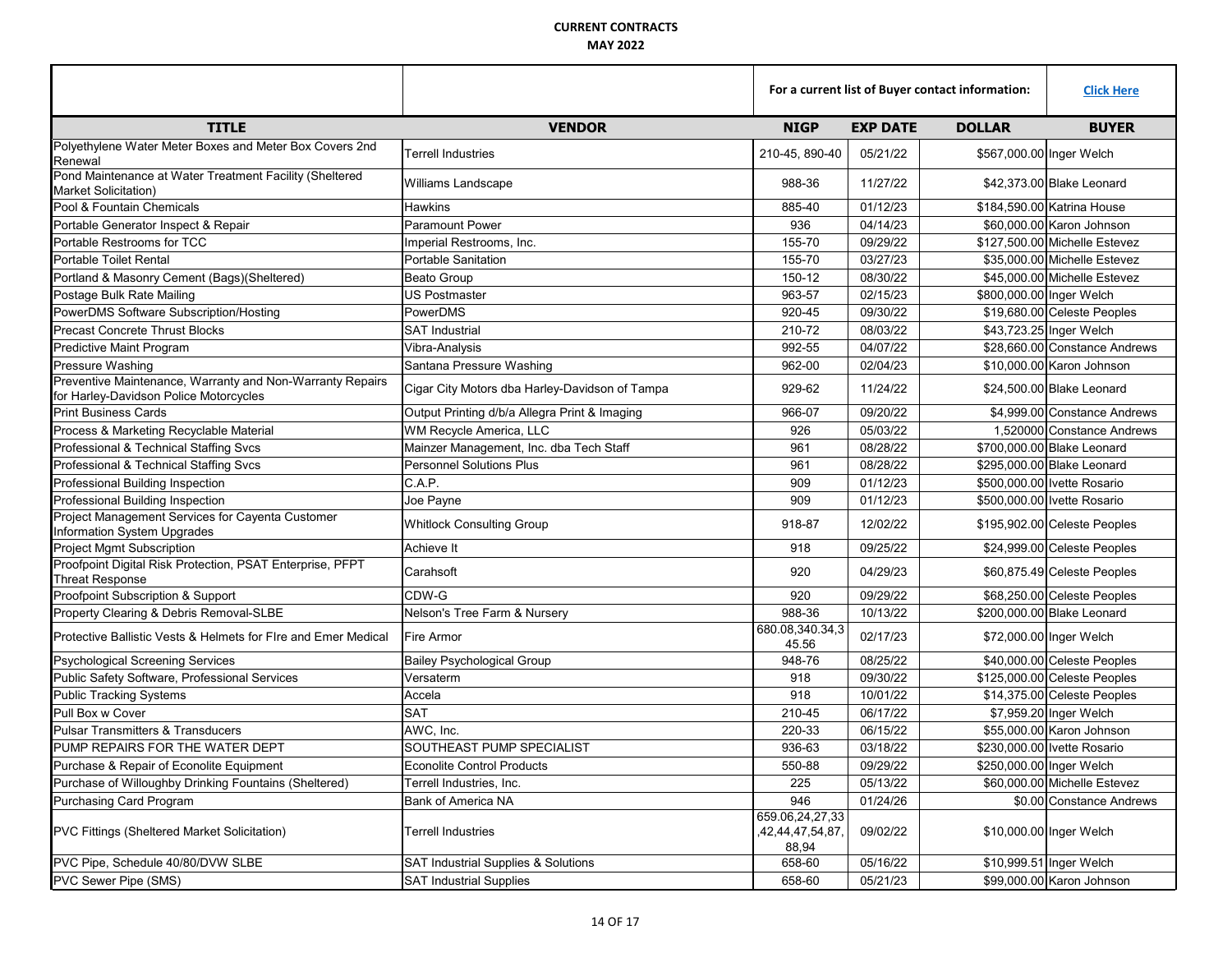|                                                                                         |                                                    | For a current list of Buyer contact information: |                 |                                | <b>Click Here</b>             |  |
|-----------------------------------------------------------------------------------------|----------------------------------------------------|--------------------------------------------------|-----------------|--------------------------------|-------------------------------|--|
| <b>TITLE</b>                                                                            | <b>VENDOR</b>                                      | <b>NIGP</b>                                      | <b>EXP DATE</b> | <b>DOLLAR</b>                  | <b>BUYER</b>                  |  |
| PVC Sewer Pipe Fittings, SDR 35 (SMS)                                                   | SAT Ind. Supplies & Solutions LLC                  | 659-00                                           | 07/15/22        | \$39,576.79 Karon Johnson      |                               |  |
| Quicklime                                                                               | Mississippi Lime Company                           | 885-78                                           | 12/02/22        | \$896,220.00 Katrina House     |                               |  |
| Radio and Electronic Equipment Installations and Removals                               | Communications International, Inc.                 |                                                  | 08/10/22        |                                | \$27,000.00 Constance Andrews |  |
| <b>Radio Medical Advisors</b>                                                           | The Emergency Assoc for Medicine-Team dba Inphynet | 948-55                                           | 09/30/22        | \$10,000.00 Celeste Peoples    |                               |  |
| Radio Parts-Inventory/Bid Number: 15-20<br>800 MHz Enhanced Digital Simulcast           | Communications International, Inc.                 | 726                                              | 01/24/26        | \$210,000.00 Constance Andrews |                               |  |
| Rainsuits (Inv)                                                                         | <b>Safety Products</b>                             | 200-45                                           | 03/22/23        |                                | \$4,999.99 Michelle Estevez   |  |
| Reconditioning Low/Med Circuit Breakers                                                 | <b>Reliability Consulting</b>                      | 941-34                                           | 06/16/22        |                                | \$78,000.00 Karon Johnson     |  |
| Red Light Traffic Infraction Detection Program (re-bid)                                 | American Traffic Solutions                         | 680.77                                           | 04/03/24        |                                | \$0.00 Inger Welch            |  |
| Reflectorized Thermoplastic Pavement Marking Compound                                   | Traffic Supplies & Dist                            | 550-36, 550-04                                   | 11/20/22        | \$140,500.00 Inger Welch       |                               |  |
| Reinforced Concrete Pipe                                                                | Beato Group, Inc                                   | 658-34                                           | 12/02/22        | \$70,000.00 Inger Welch        |                               |  |
| <b>Relief Valve</b>                                                                     | SAT Industries Supplies and Solutions, LLC         | 670-                                             | 03/04/23        |                                | \$405.60 Inger Welch          |  |
| Removal of Inoperative Vehicles for Code Enforcement                                    | Sunstate Wrecker Svc, Inc.                         | 968-90                                           | 08/06/22        |                                | \$0.00 Michelle Estevez       |  |
| Rental of Emergency Portable Restrooms, Showers and<br>Laundry Trailers (Re-Bid)        | Royal Restrooms of North Florida, LLC              | 155-70                                           | 06/19/22        |                                | \$0.00 Michelle Estevez       |  |
| Rental of Traffic Control Devices                                                       | Bob's Barricades & Acme Barricades                 | 550-82,550-<br>96,550-78                         | 02/05/23        | \$1,800,000.00 Inger Welch     |                               |  |
| Rental of Type IIB Modular Building                                                     | McGrath Rental Corp.                               | 155                                              | 06/30/25        |                                | \$425,000.00 Michelle Estevez |  |
| Resilient Seat Gate and Tapping Valves 2" Gate Valves OS & Y<br>Gate Valves (Sheltered) | <b>Terrell Industries</b>                          | 670-55                                           | 08/01/22        |                                | \$22.361.34 Katrina House     |  |
| <b>Retention Pond Mowing</b>                                                            | Wiiliams Landscape Management                      | 988-36                                           | 04/05/23        |                                | \$224,000.00 Blake Leonard    |  |
| Right of Way Mngt Application                                                           | Accela                                             | 918                                              | 03/06/23        |                                | \$73,125.00 Celeste Peoples   |  |
| RIGHT OF WAY PAINTING (sheltered market)                                                | SHEPARD CONT.                                      | 910, 914, 961                                    | 09/16/22        | \$210,185.00 Ivette Rosario    |                               |  |
| Risk Master Software & Hosting Srvcs                                                    | <b>Computer Sciences Corp</b>                      | 918                                              | 01/31/23        |                                | \$159,243.00 Celeste Peoples  |  |
| <b>Roofing Services</b>                                                                 | <b>Quality Roofing</b>                             | 914-73                                           | 03/03/22        | \$3,127,953.00 Ivette Rosario  |                               |  |
| Rusch Airtraq Larynogosope Blades                                                       | <b>Mercury Medical</b>                             | 475                                              | 03/02/23        |                                | \$30,000.00 Michelle Estevez  |  |
| Safety Equipment (Sheltered)                                                            | <b>SAT Industrial Supplies</b>                     | 345                                              | 05/30/22        |                                | \$29,292.01 Michelle Estevez  |  |
| <b>Safety Gloves</b>                                                                    | <b>WW Grainger</b>                                 | 201                                              | 06/30/23        |                                | \$20,000.00 Michelle Estevez  |  |
| <b>Safety Shoes</b>                                                                     | Safety Shoe Dist                                   | 800-72                                           | 03/06/23        |                                | \$240,000.00 Michelle Estevez |  |
| San Carlos PS/San Jose Park Maintenance (SMS)                                           | Phinazee Const & Consult                           | 988-52                                           | 03/09/23        |                                | \$23,676.00 Karon Johnson     |  |
| Sand Bags & Erosion Materials                                                           | SAT Supplies & Solutions, LLC.                     | 085                                              | 04/05/22        |                                | \$13,390.00 Tony McGee        |  |
| Sand, Filter, Silica and Sand Cement                                                    | Florida Transport Service, Inc.                    | 750-91                                           | 03/15/22        |                                | \$60,000.00 Karon Johnson     |  |
| Sandpaper, Abrasives                                                                    | Bert Lowe Supply                                   | 005                                              | 03/18/23        |                                | \$1,500.00 Michelle Estevez   |  |
| School & Warning Flashers                                                               | <b>Transportation Control Sys</b>                  | 550-96                                           | 01/22/23        | \$90,000.00 Inger Welch        |                               |  |
| <b>School Crossing Guards</b>                                                           | BOCC                                               | 990-27                                           | 07/31/23        |                                | \$646,639.00 Ivette Rosario   |  |
| Seal Neoprene Firm C/C Sponge 1/2 Inch X 6 X 111/2Ft w/Adh.<br>1 side                   | SAT Industrial Supplies and Solutions, LLC         | 460-85                                           | 04/07/22        |                                | \$1,600.00 Inger Welch        |  |
| Secure Auth License Agmt                                                                | SHI International                                  | 918                                              | 05/07/22        |                                | \$29,865.00 Celeste Peoples   |  |
| <b>Securing Vacant Structures</b>                                                       | Just Build It                                      | 910-06                                           | 08/24/22        | \$70,000.00 Ivette Rosario     |                               |  |
| Sediment Control Structures Baffle Boxes Inspection and<br><b>Maintenance Services</b>  | All South Underground                              | 931-81                                           | 07/26/22        | \$380,000.00 Tony McGee        |                               |  |
| Sedimentation Tank Maintenance (SMS)                                                    | Moreno Industries                                  | 913-91                                           | 05/15/22        | \$177,000.00 Karon Johnson     |                               |  |
| Select Fill Material (Dirt)(Sheltered)                                                  | <b>Ortzak Construction Group</b>                   | 750-                                             | 01/11/23        | \$35,550.00 Michelle Estevez   |                               |  |
| Service Award Pins (Sheltered Market Solicitation)(Re-Bid)                              | MTM Recognition Corp.                              | 080-15                                           | 07/06/22        | \$6,000.00 Michelle Estevez    |                               |  |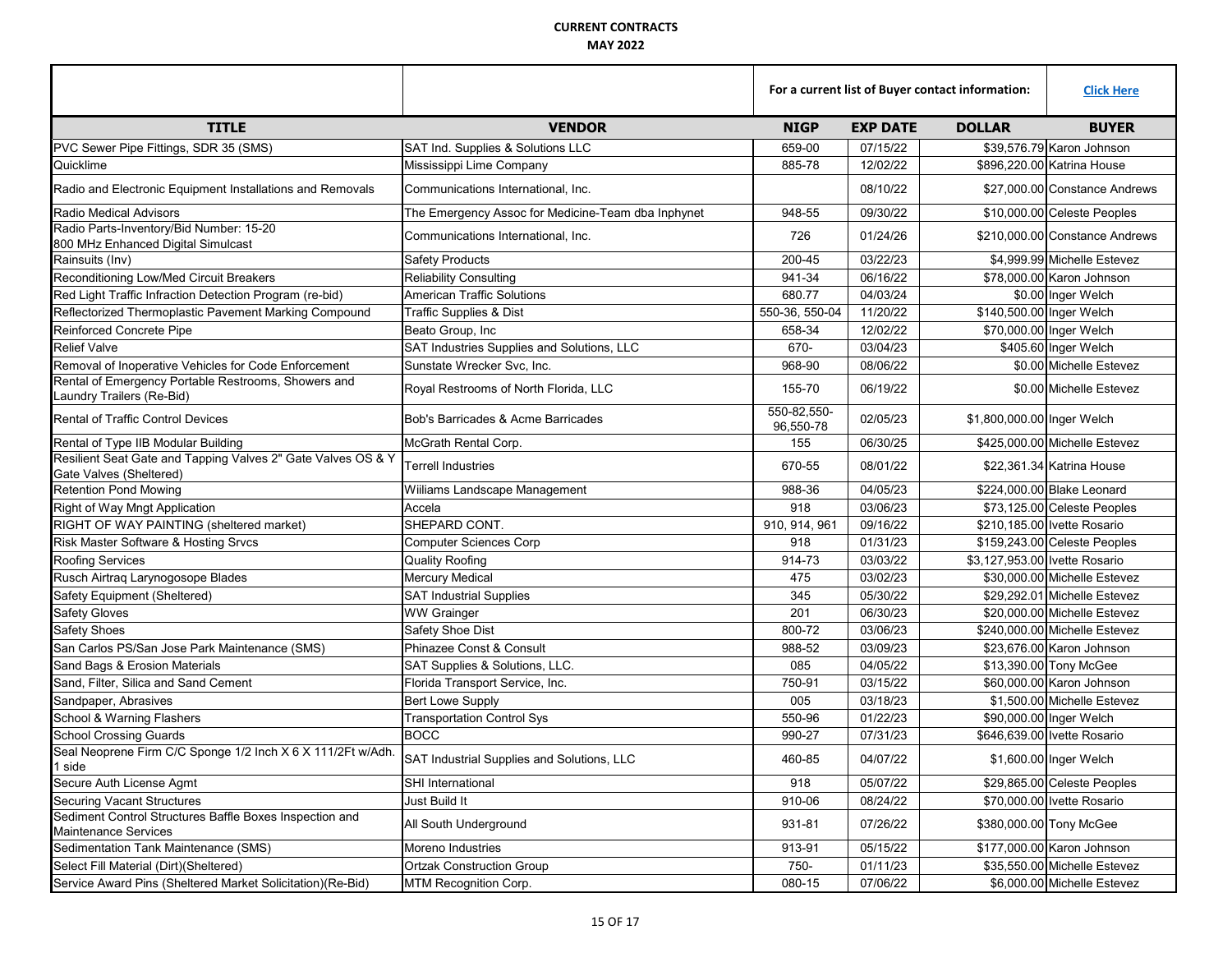|                                                                                                              |                                       | For a current list of Buyer contact information: |                 |                                            | <b>Click Here</b>                |
|--------------------------------------------------------------------------------------------------------------|---------------------------------------|--------------------------------------------------|-----------------|--------------------------------------------|----------------------------------|
| <b>TITLE</b>                                                                                                 | <b>VENDOR</b>                         | <b>NIGP</b>                                      | <b>EXP DATE</b> | <b>DOLLAR</b>                              | <b>BUYER</b>                     |
| <b>Service Saddles</b>                                                                                       | <b>SAT Industrial</b>                 | 659                                              | 10/25/22        |                                            | \$8,848.47 Inger Welch           |
| Service-FIMS 100 Mercury Analyzer                                                                            | Perkin Elmer                          | 938-63                                           | 08/31/22        |                                            | \$4,900.00 Ivette Rosario        |
| Sewage Equipment Coating Application & Repair Svcs                                                           | <b>RSR Industrial Coatings</b>        | 936-54                                           | 03/04/23        |                                            | \$20,000,00 Karon Johnson        |
| Sewerline Maintenance Parts                                                                                  | <b>CUES</b>                           | 890-64                                           | 12/01/22        |                                            | \$216,200.00 Karon Johnson       |
| Sidewalk Trip Hazard                                                                                         | American Grinding                     | 913-50                                           | 04/17/22        |                                            | \$215,000.00 Tony McGee          |
| Signal Heads and Attachments                                                                                 | <b>Transportation Control Systems</b> | 550-88, 89                                       | 03/18/23        |                                            | \$90,000.00 Inger Welch          |
| Sire                                                                                                         | <b>Hyland Software</b>                | 915                                              | 09/16/22        |                                            | \$35,000.00 Celeste Peoples      |
| <b>Sludge Conditioning Polymer</b>                                                                           | Solenis, LLC                          | 885-77                                           | 09/29/23        |                                            | \$294,000.00 Katrina House       |
| Sludge Hauling                                                                                               | Synagro South                         | 968-71                                           | 08/01/22        |                                            | \$2,300,000.00 Karon Johnson     |
| Sock, Odor Eliminating                                                                                       | Kay Jay Services                      | 485-30                                           | 08/06/22        |                                            | \$10,000.00 Karon Johnson        |
| Sod Delivered or Delivered & Installed (SMS)                                                                 | Sunbelt Sod                           | 790-50                                           | 12/15/22        |                                            | \$473,730.00 Tony McGee          |
| Sodium Hypochlorite (12%) Bulk                                                                               | Odyssey Manuf Co                      | 885-40                                           | 09/30/22        |                                            | \$90,000.00 Karon Johnson        |
| <b>Solcon Motor Starters</b>                                                                                 | Icon Supply                           | 285                                              | 02/03/23        |                                            | \$30,000.00 Karon Johnson        |
| Solid Core Sewer Bricks (Made from Clay or Shale)(Sheltered)                                                 | <b>SAT Industrial Supplies</b>        | 135-08                                           | 06/21/22        |                                            | \$28,800.00 Michelle Estevez     |
| SOLID WASTE ASH HAULING SERVICES AT MCKAY BAY<br><b>WASTE-TO-ENERGY FACILITY</b>                             | <b>STD Enterprises</b>                | 962.39                                           | 07/14/22        |                                            | \$234,375.00 Bobby Baker         |
| SOLID WASTE ASH HAULING SERVICES AT MCKAY BAY<br>WASTE-TO-ENERGY FACILITY (SHELTERED MARKET<br>SOLICITATION) | <b>Touchdown Logistics</b>            | 962.39                                           | 07/14/22        |                                            | \$309,375.00 Bobby Baker         |
| Solid Waste Material Hauling Service at McKay Bay Transfer<br>Station                                        | Big Dog Express of S. Florida, Inc.   | 968                                              | 08/04/22        |                                            | \$1,809,360.00 Constance Andrews |
| South Parks, Playgrnds, Cemeteries, & other City O                                                           | <b>Merion Landscape Services</b>      | 988-36                                           | 05/06/23        |                                            | \$299,500.00 Blake Leonard       |
| Special Events Parks Grounds maint.                                                                          | Nelson's Tree Farm & nursery          | 988-36                                           | 05/19/23        |                                            | \$254,000.00 Blake Leonard       |
| SPORTS COURT RESURFACING (BID DISCOUNT)                                                                      | <b>STEWART TENNIS</b>                 | 912.65                                           | 12/10/22        |                                            | \$48,000.00 Ivette Rosario       |
| <b>SPORTS LIGHTING</b>                                                                                       | <b>HIMES ELECTRIC</b>                 | 912.6                                            | 04/30/22        |                                            | \$75,000.00 Ivette Rosario       |
| Spot/Full Circle Repair Clamps (Sheltered)                                                                   | Terrell Industries                    | 670-52                                           | 04/14/22        |                                            | \$60,000.00 Katrina House        |
| STANDARD CLASS 125 FLANGED FITTING                                                                           | Ferguson Enterprise                   | 659.85                                           | 05/12/22        |                                            | \$1,000.00 Inger Welch           |
| Stormwater Utility Data Management - Assesment Roll<br>Production                                            | Ennead, LLC                           | 907-75                                           | 09/30/22        |                                            | \$45,000.00 Celeste Peoples      |
| Streetlight Pole Replacement and Maintenance Services (Bid<br>Discount)                                      | Rob Michael, Inc.                     | 968-76                                           | 10/07/22        |                                            | \$399,292.00 Constance Andrews   |
| STRYKER STRETCHER REPAIRS                                                                                    | <b>STRYKER MEDICAL</b>                | 936.32                                           | 09/16/22        |                                            | \$20,000.00 Ivette Rosario       |
| Sulfuric Acid 66 Baume                                                                                       | <b>Shrieve Chemical</b>               | 190-18                                           | 04/17/22        |                                            | \$1,100,000.00 Katrina House     |
| Super San-Cloth Germicidal Wipes (TFR)                                                                       | SCHOOL HEALTH CORPORATION             | 640.75                                           | 06/10/22        |                                            | \$3,595.00 Tony McGee            |
| Surplus Vehicle & Equipment                                                                                  | Royal Auction Group, Inc.             | 962                                              | 07/22/23        |                                            | \$0.00 Tony McGee                |
| <b>Suspension System Repairs</b>                                                                             | Tampa Spring                          | 928-76                                           | 04/17/23        |                                            | \$95,000.00 Blake Leonard        |
| SW Routing & Scheduling Solution Consulting Srvcs                                                            | Westin Technology Solutions Inc       | 918                                              | 09/26/22        |                                            | \$223,060.00 Celeste Peoples     |
| SWMA for AIX Maintenance                                                                                     | Mainline Info Sys                     | 920-45                                           | 12/27/22        |                                            | \$3,000.00 Celeste Peoples       |
| <b>SYSTOC Application Maintenance &amp; Support</b>                                                          | PureWorks, Inc.                       | 920                                              | 04/01/22        |                                            | \$15,782.00 Celeste Peoples      |
| Tactical Cockpit Video Displays w Installation Kits for TPD &<br><b>HCSO Aviation Team</b>                   | Macro Blue, Inc.                      | 655-95,<br>840.00,998-28 &<br>257.00             | 06/01/22        | Contingent of Grant<br>Funding Inger Welch |                                  |
| T-Bolts                                                                                                      | Ferguson Waterworks                   | 320                                              | 07/23/22        |                                            | \$1,200.00 Tony McGee            |
| TCC TRANE CHILLERS INSPECTION & REPAIR                                                                       | TRANE US                              | 941-59                                           | 03/01/23        |                                            | \$7,668.00 Ivette Rosario        |